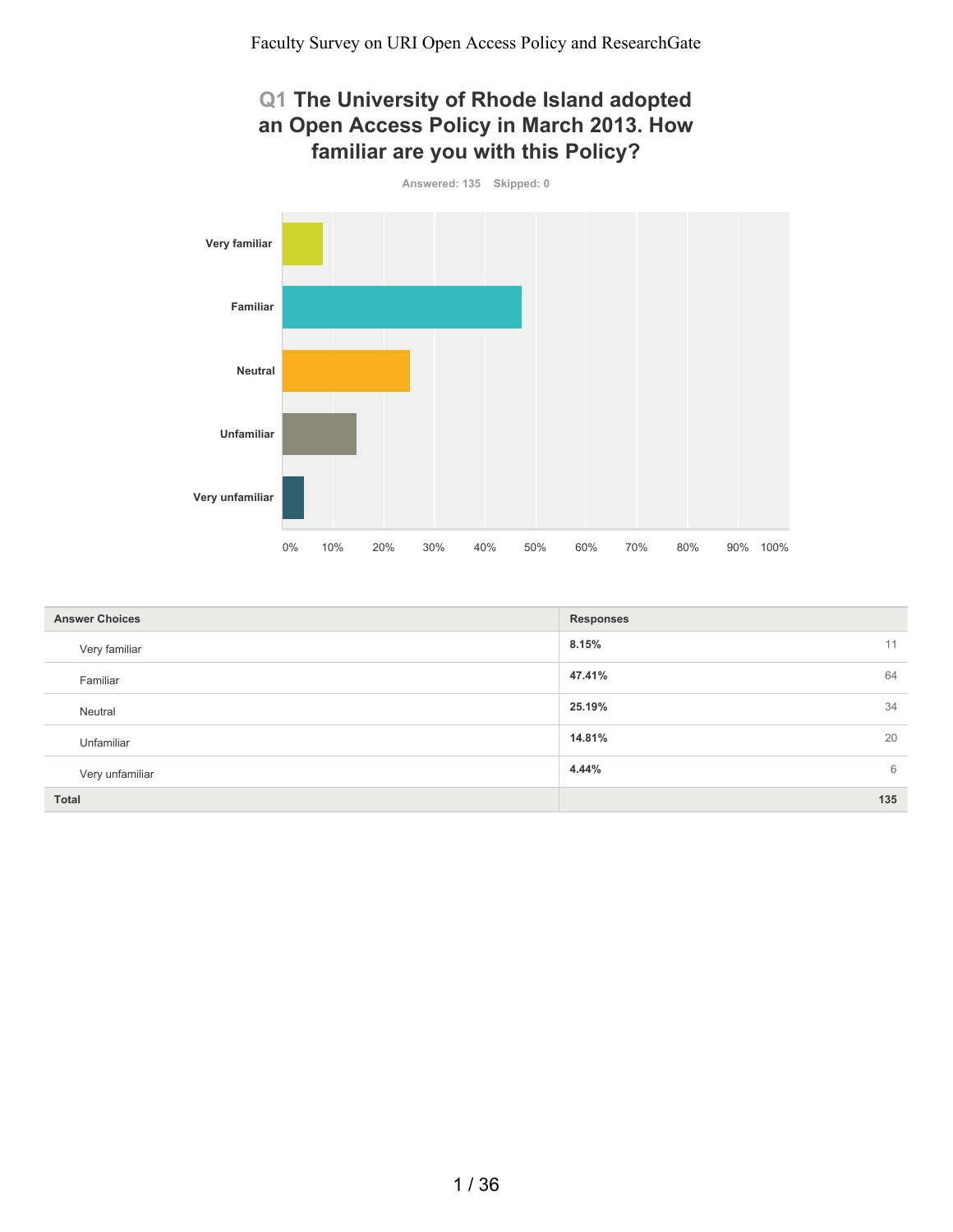## **Q2 Which of the following statements describe the URI Open Access Policy?**



| <b>Answer Choices</b>                             | Responses |    |
|---------------------------------------------------|-----------|----|
| The URI Open Access Policy applies to URI faculty | 65.19%    | 88 |
| The URI Open Access Policy applies to URI staff   | $0.00\%$  |    |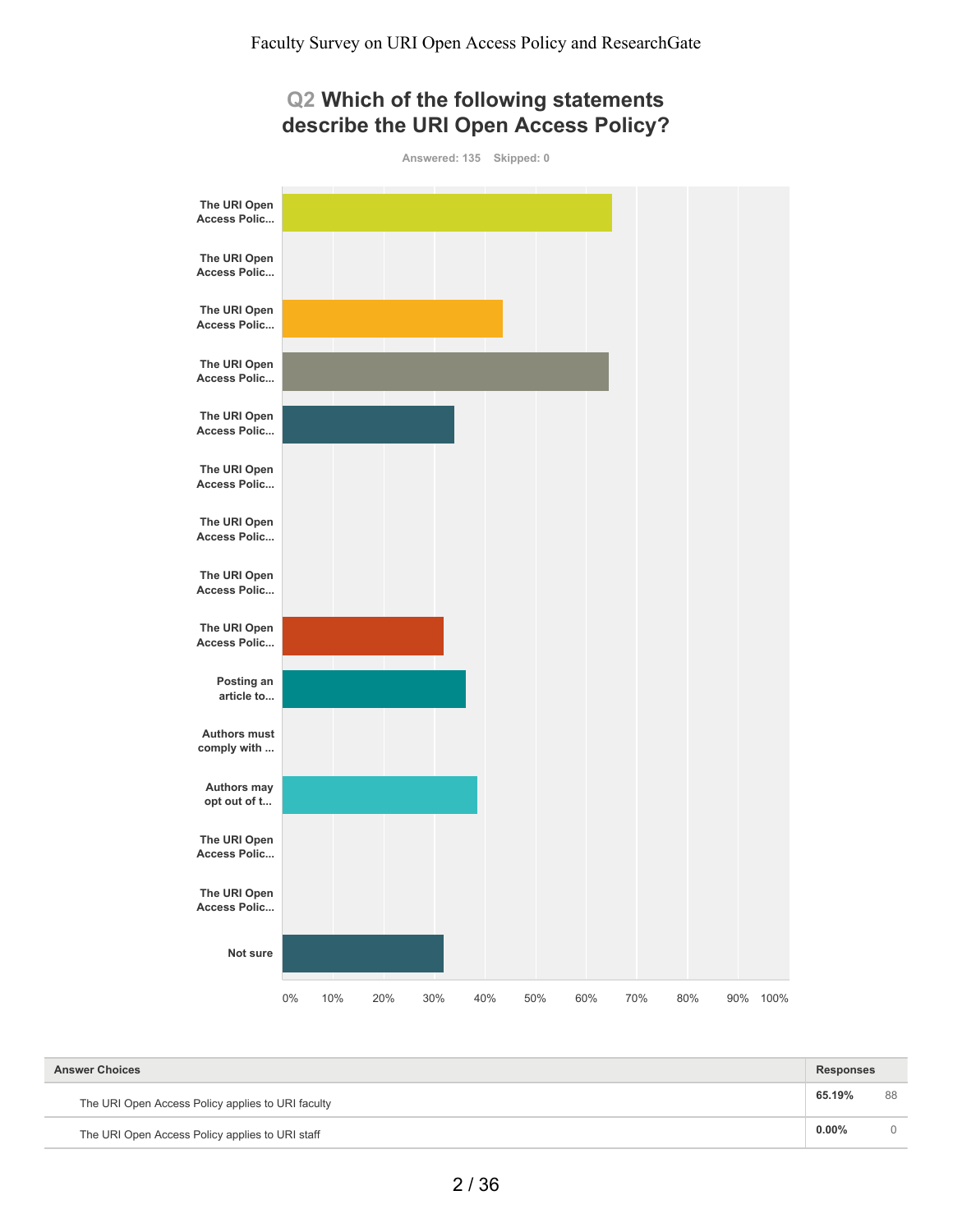| The URI Open Access Policy applies to URI graduate students                                                  | 43.70%   | 59           |
|--------------------------------------------------------------------------------------------------------------|----------|--------------|
| The URI Open Access Policy covers journal articles                                                           | 64.44%   | 87           |
| The URI Open Access Policy covers books and book chapters                                                    | 34.07%   | 46           |
| The URI Open Access Policy covers artistic work                                                              | 0.00%    | $\Omega$     |
| The URI Open Access Policy requires faculty to provide their final, peer reviewed manuscript for Open Access | 0.00%    | $\Omega$     |
| The URI Open Access Policy is under the purview of the Administration                                        | $0.00\%$ | $\mathbf{0}$ |
| The URI Open Access Policy is under the purview of the Faculty Senate                                        | 31.85%   | 43           |
| Posting an article to DigitalCommons@URI under the Open Access Policy does not require publisher permission  | 36.30%   | 49           |
| Authors must comply with the URI Open Access Policy -- no exceptions                                         | $0.00\%$ | $\Omega$     |
| Authors may opt out of the URI Open Access Policy                                                            | 38.52%   | 52           |
| The URI Open Access Policy allows the University to sell your research                                       | $0.00\%$ | $\Omega$     |
| The URI Open Access Policy applies to work you completed before you came to URI                              | 0.00%    | $\Omega$     |
| Not sure                                                                                                     | 31.85%   | 43           |
| <b>Total Respondents: 135</b>                                                                                |          |              |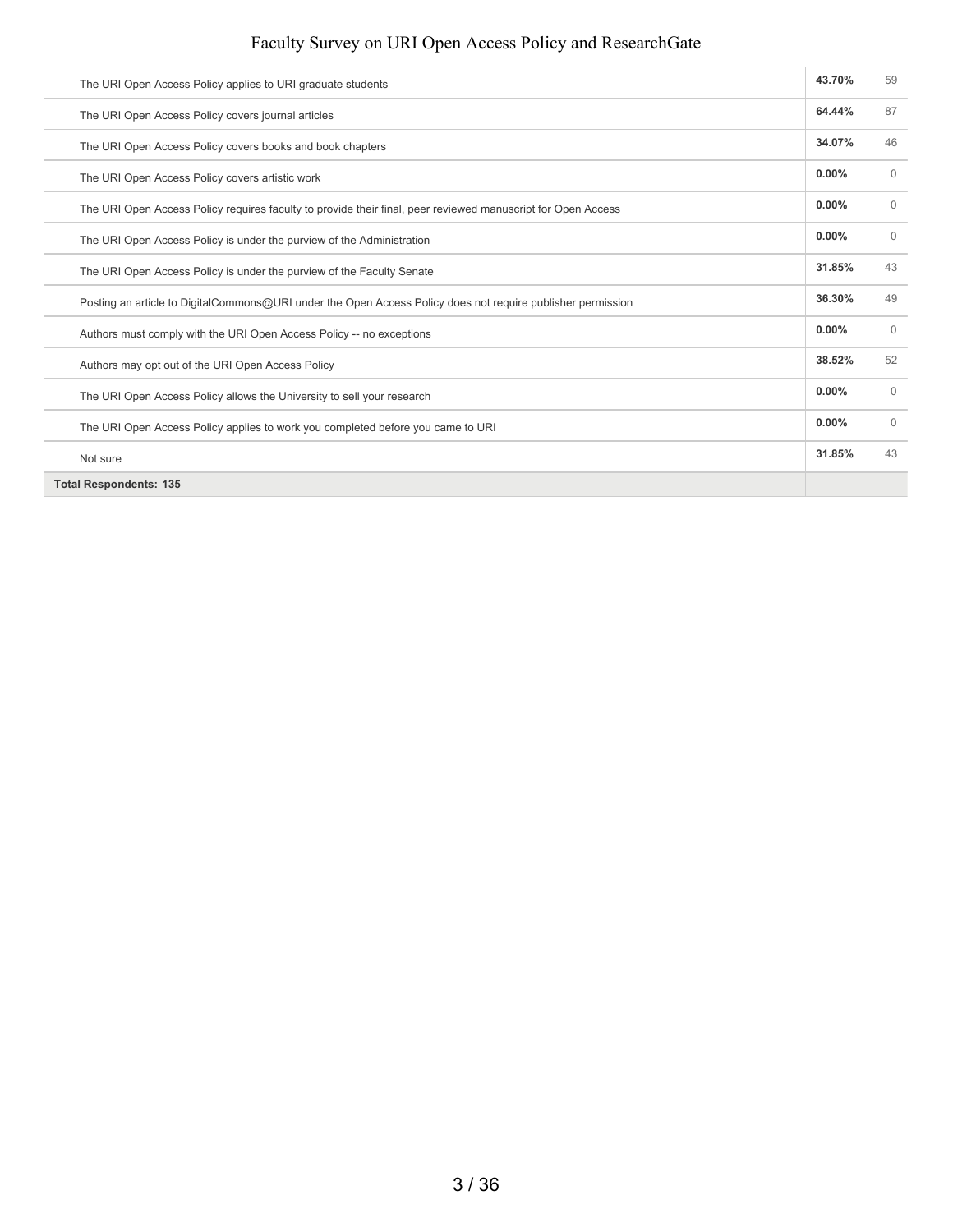## **Q3 Have you participated in the Open Access Policy by submitting your journal articles for inclusion in DigitalCommons@URI?**

**Answered: 135 Skipped: 0**



| <b>Answer Choices</b> | <b>Responses</b>           |
|-----------------------|----------------------------|
| Yes                   | 51.11%<br>69               |
| No                    | 39.26%<br>53               |
| Not Sure              | 9.63%<br>13                |
| Comments              | $0.00\%$<br>$\overline{0}$ |
| Total                 | 135                        |
|                       |                            |

| <br>'ommon       | Date |
|------------------|------|
| $h^{\circ}$<br>. |      |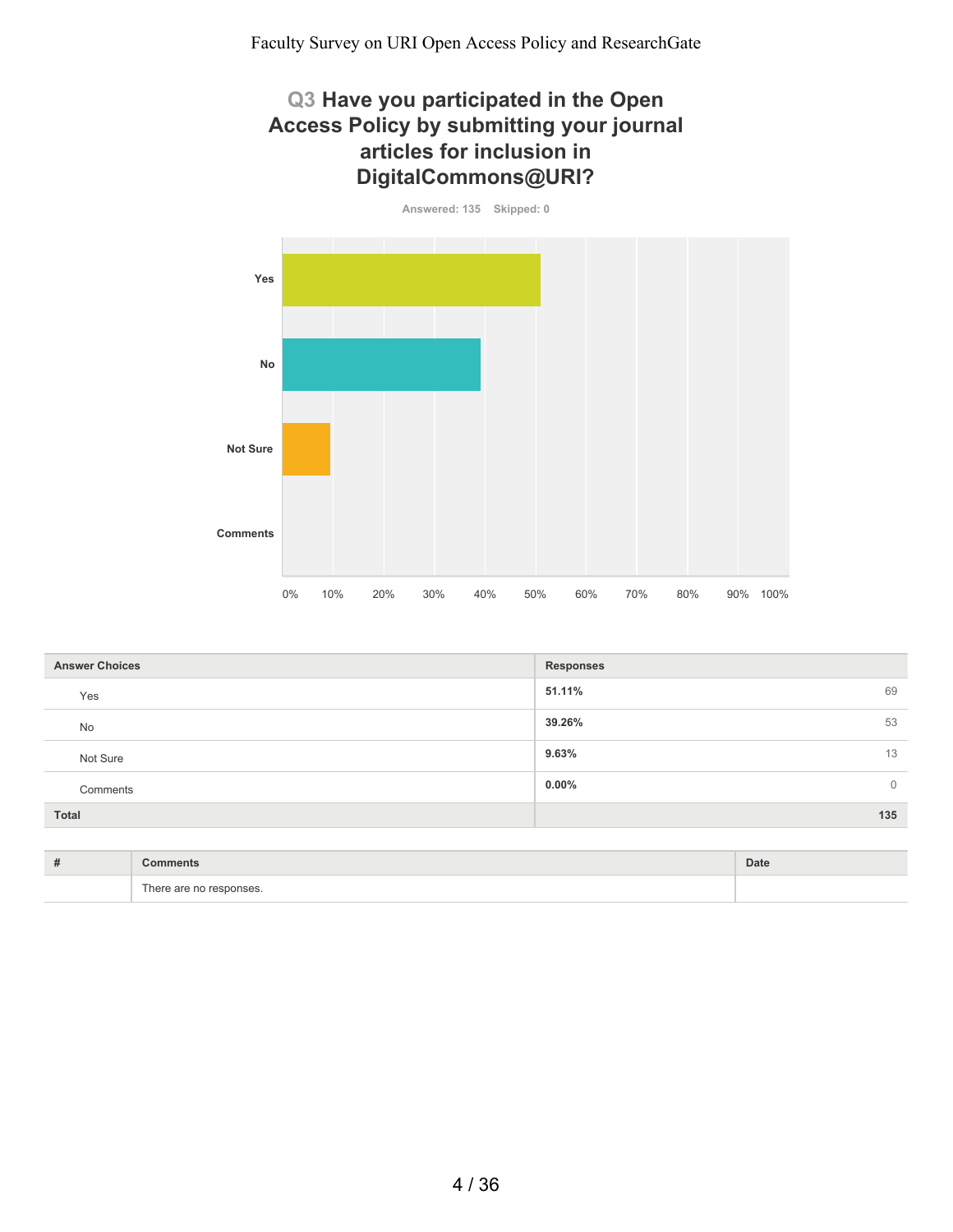

# **Q4 What motivated you to participate?**

| <b>Answer Choices</b>                           | <b>Responses</b> |    |
|-------------------------------------------------|------------------|----|
| Ease of participation                           | 29.41%           | 20 |
| Connecting with other researchers               | 10.29%           |    |
| Sharing my work more broadly                    | 72.06%           | 49 |
| Increasing the visibility and impact of my work | 55.88%           | 38 |
| Tracking statistics on downloads of my work     | 25.00%           | 17 |
| Archiving my work for the long term             | 25.00%           | 17 |
| Other (please specify)                          | 25.00%           | 17 |
| <b>Total Respondents: 68</b>                    |                  |    |

| #              | Other (please specify)                                                         | Date                |
|----------------|--------------------------------------------------------------------------------|---------------------|
|                | pressure to do so, as if it's required because it's called "policy"            | 10/18/2016 12:35 PM |
| 2              | Policy                                                                         | 10/18/2016 11:26 AM |
| 3              | thanks to my co author for doing it, just too much going on for me to initiate | 10/18/2016 10:58 AM |
| $\overline{4}$ | curious                                                                        | 10/12/2016 9:48 AM  |
| 5              | Social justice                                                                 | 10/11/2016 10:25 AM |
| 6              | Thought I had to.                                                              | 10/6/2016 11:28 AM  |
|                | Following along with goals of University                                       | 10/6/2016 9:45 AM   |
| 8              | Urged to by library staff                                                      | 10/4/2016 3:15 PM   |
| 9              | To fulfill the requirements of the policy.                                     | 10/4/2016 1:12 PM   |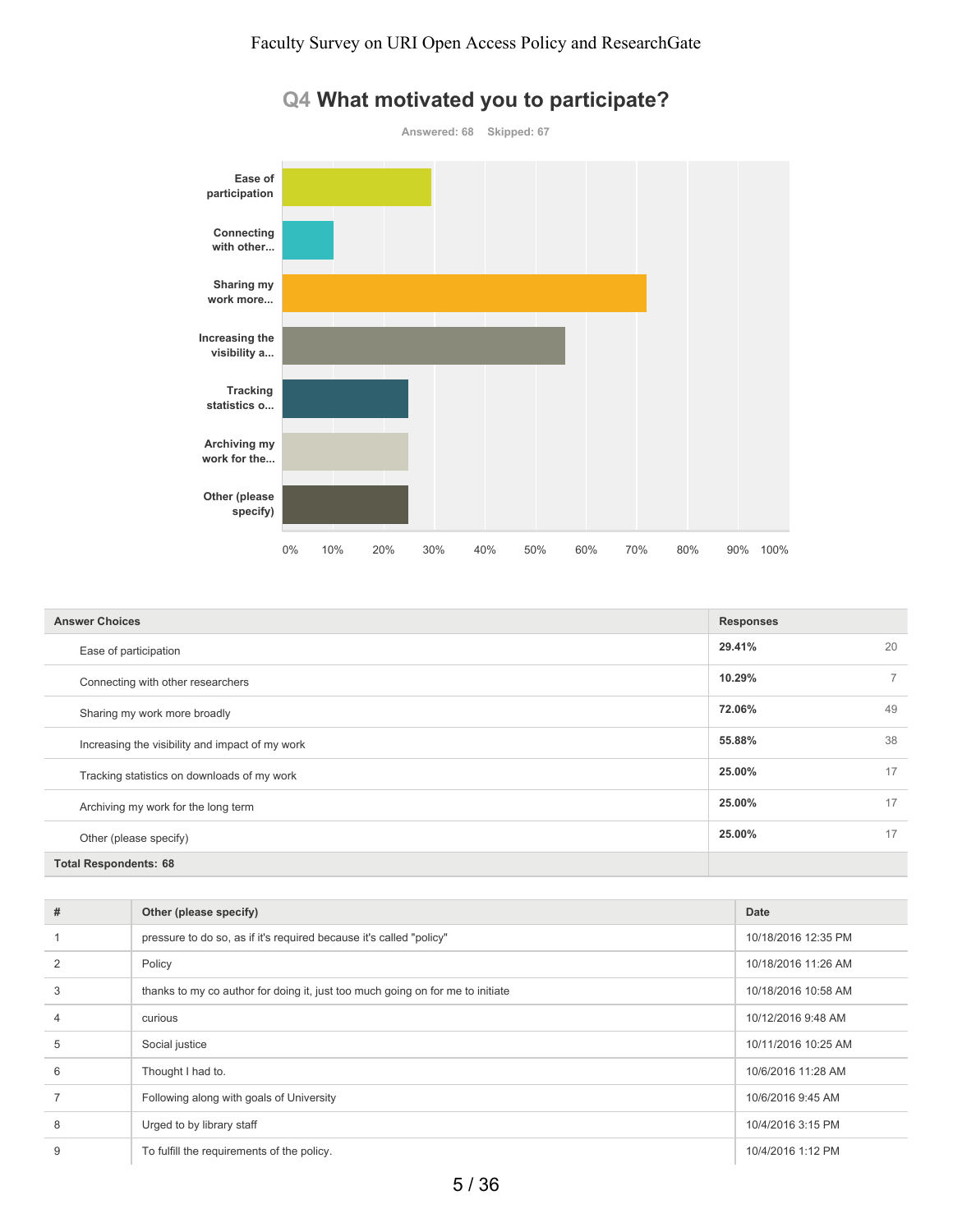| 10 | Showcasing student work                                         | 10/4/2016 12:44 PM |
|----|-----------------------------------------------------------------|--------------------|
| 11 | Supposed to do it                                               | 10/4/2016 11:46 AM |
| 12 | compliance with policy                                          | 10/4/2016 11:45 AM |
| 13 | supporting open access                                          | 10/4/2016 11:31 AM |
| 14 | I get emails from the URI library asking for the articles       | 10/4/2016 11:00 AM |
| 15 | email from URI librarians                                       | 10/4/2016 10:58 AM |
| 16 | I received an email telling me I had to comply with the policy. | 10/4/2016 10:48 AM |
| 17 | duty-bound                                                      | 10/4/2016 10:44 AM |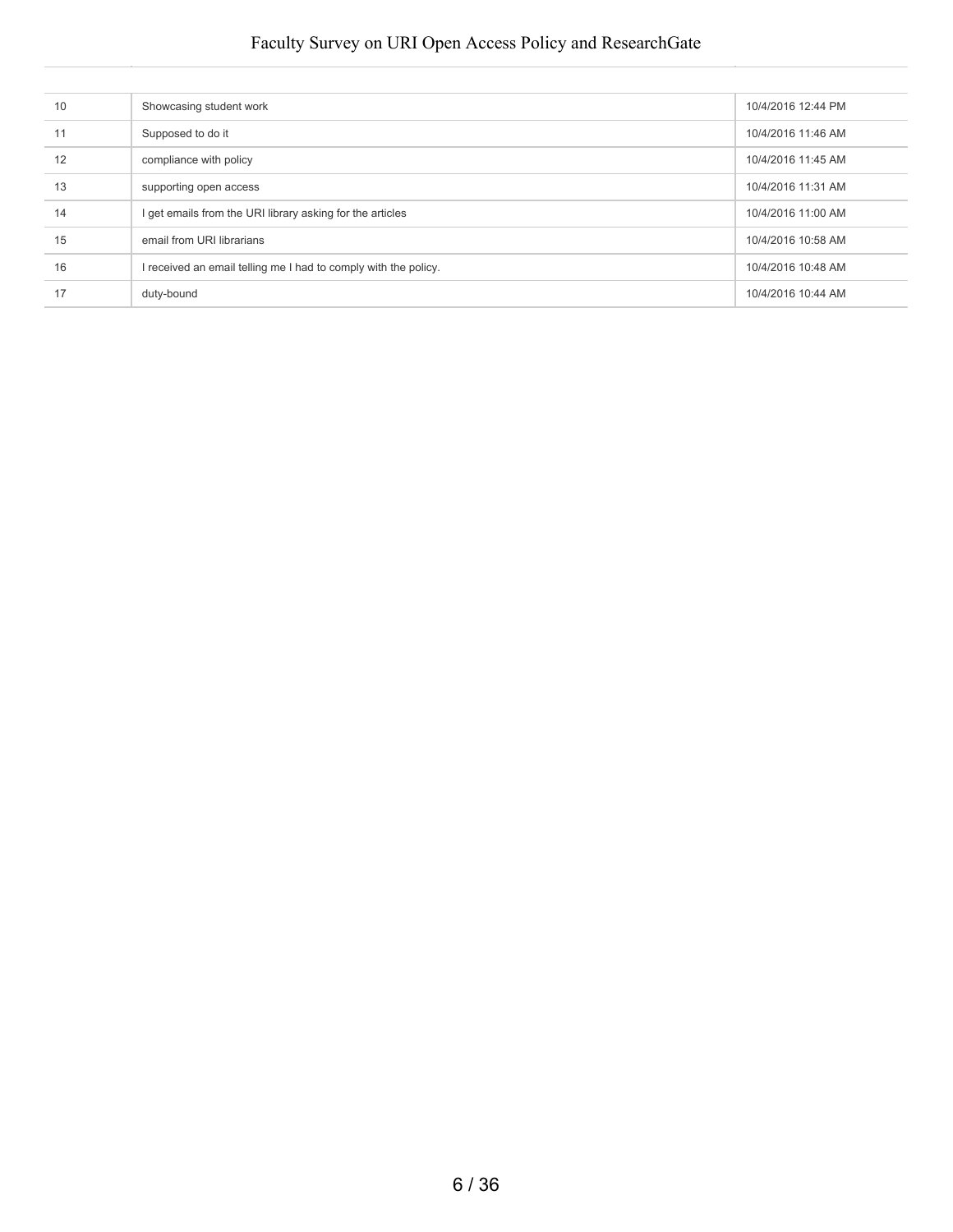### **Q5 How would you rate your experience with participating in the Open Access Policy? Please include any suggestions for improvement.**

**Answered: 68 Skipped: 67**



| <b>Answer Choices</b> | <b>Responses</b>         |
|-----------------------|--------------------------|
| Excellent             | 23.53%<br>16             |
| Good                  | 45.59%<br>31             |
| Neutral               | 23.53%<br>16             |
| Poor                  | 7.35%<br>5               |
| Very poor             | $0.00\%$<br>$\mathbf{0}$ |
| <b>Total</b>          | 68                       |

| # | <b>Comments</b>                                                                                                                                                                                                                                                                                                                                                                                                                                                                                                                                                                                                                                                                                                                                       | Date                |
|---|-------------------------------------------------------------------------------------------------------------------------------------------------------------------------------------------------------------------------------------------------------------------------------------------------------------------------------------------------------------------------------------------------------------------------------------------------------------------------------------------------------------------------------------------------------------------------------------------------------------------------------------------------------------------------------------------------------------------------------------------------------|---------------------|
|   | But it still takes time to add papers - and we are always short on time!                                                                                                                                                                                                                                                                                                                                                                                                                                                                                                                                                                                                                                                                              | 10/31/2016 12:47 PM |
|   | The process was easy-- just had some difficulty knowing which forms I needed to fill out and whether I needed to<br>contact the publisher.                                                                                                                                                                                                                                                                                                                                                                                                                                                                                                                                                                                                            | 10/11/2016 12:16 PM |
| 3 | Though, we were unsuccessful. I didn't understand which version of the document to submit. I'm still unsure. As I get<br>final drafts that still have a couple of changes before they are published. I think that's the copy for open access, but I<br>don't want one that has even a minor typo that we've found to be posted.                                                                                                                                                                                                                                                                                                                                                                                                                       | 10/11/2016 11:04 AM |
|   | not active                                                                                                                                                                                                                                                                                                                                                                                                                                                                                                                                                                                                                                                                                                                                            | 10/11/2016 10:21 AM |
| 5 | The Open Access Policy seems a worthy goal, but probably will not have much of an impact on the dissemination of<br>my work, since I publish all my preprints on arXiv.org, along with many other authors in my field--that is the standard<br>in my discipline, and probably much more likely to attract visitors than our digital archive. As far as participating in the<br>process goes, I've been impressed by the staff's following up with me when my papers come out, but a little perturbed<br>by having a paper go up on the archive immediately when the journal's embargo period prohibited that for a few years.<br>(This was promptly fixed when I pointed it out, but it would be nice to have a way of ensuring this doesn't happen.) | 10/6/2016 9:45 AM   |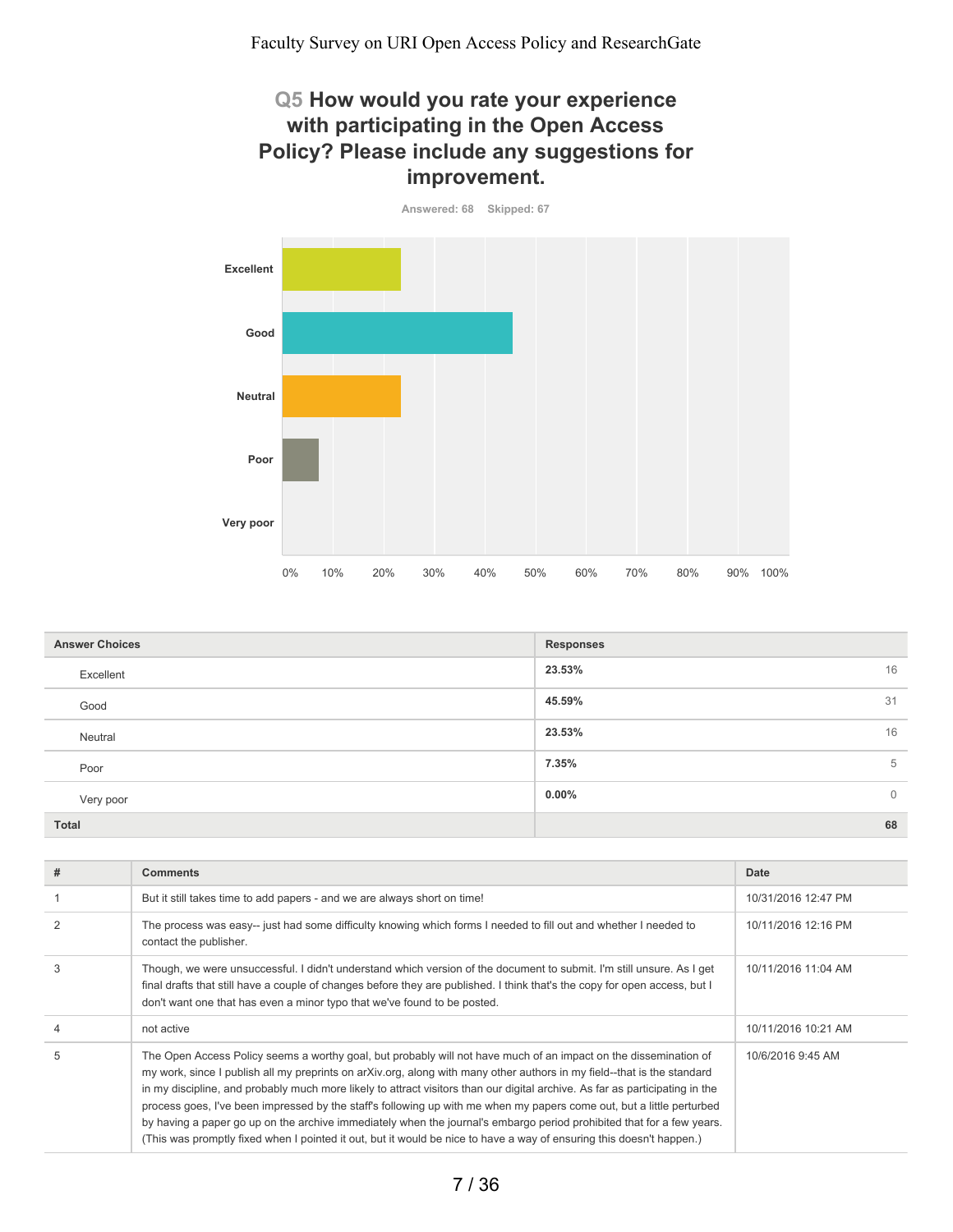| 6  | It seems strange to me that I would provide you a copy of the manuscript before that is not the final copy.                                                                                                                                                                                      | 10/5/2016 9:34 AM  |
|----|--------------------------------------------------------------------------------------------------------------------------------------------------------------------------------------------------------------------------------------------------------------------------------------------------|--------------------|
|    | Often getting the final copy of a paper, without journal formatting, from a co-author is difficult. These copies can be<br>messy and make it harder for readers to access and understand the content.                                                                                            | 10/4/2016 3:15 PM  |
|    | It is ridiculous to post pre-publication Word Docs or pdf's. I have decided not to participate.                                                                                                                                                                                                  | 10/4/2016 12:06 PM |
| 9  | Have had problems getting articles linked to my account                                                                                                                                                                                                                                          | 10/4/2016 11:17 AM |
| 10 | It can be a pain to track down the final approved (but not formatted) version of the journal article, if I am not the<br>primary author. Also, for open access journals, it is hard for faculty to understand why we cannot just submit the<br>published pdf.                                    | 10/4/2016 10:58 AM |
|    | The fact that I must post the accepted but unformatted version of the ms is very unappealing. Requires additional time<br>putting together the Word version with the pdf (or other format) copies of the figures, adding in the figure and table<br>legends. Not something I would otherwise do. | 10/4/2016 10:54 AM |
| 12 | was somewhat uneasy about providing an un-formatted, non-copyedited file to outside audiences.                                                                                                                                                                                                   | 10/4/2016 10:48 AM |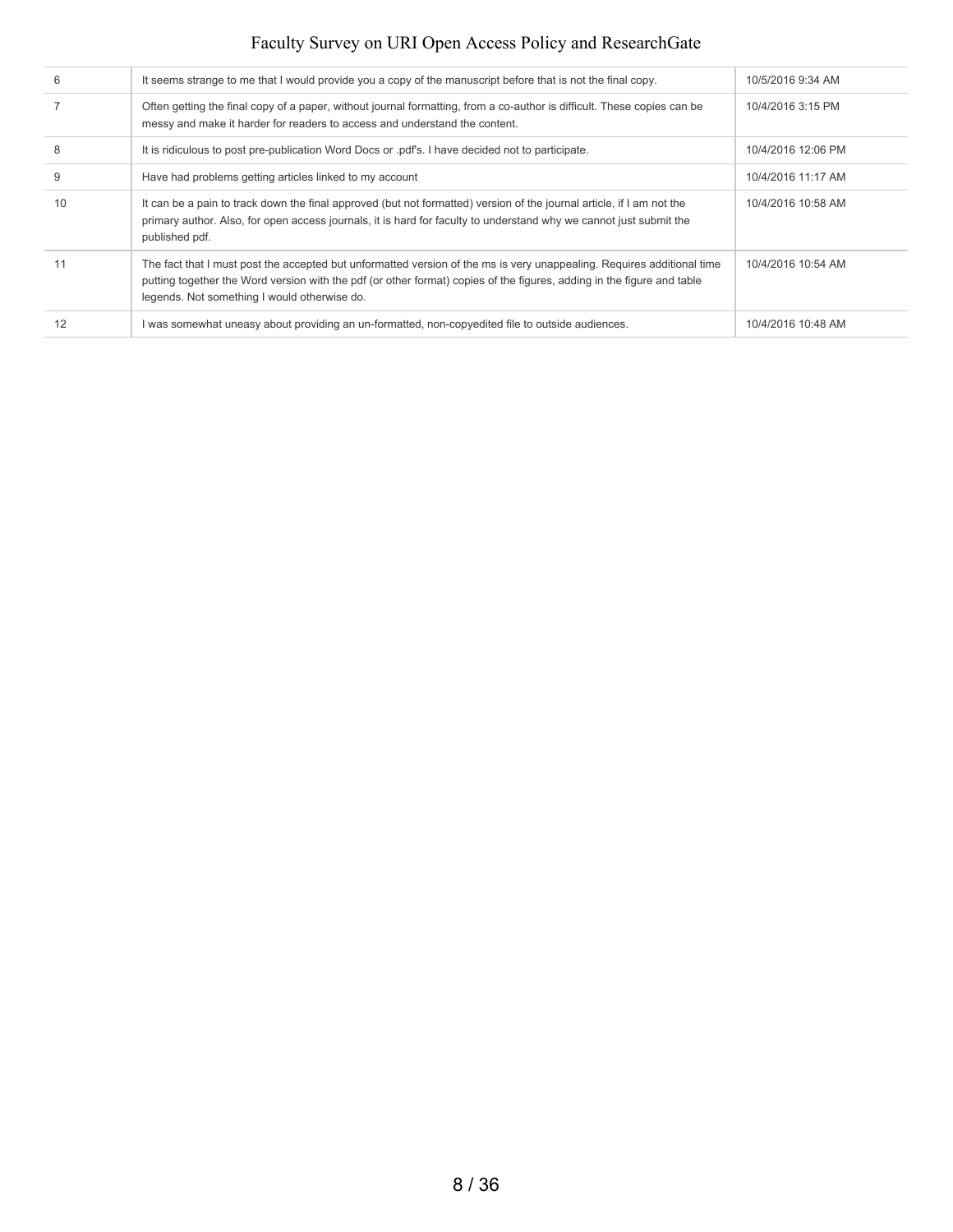### **Q6 How have you benefited from having your articles available in DigitalCommons@URI?**



| <b>Answer Choices</b>                          | <b>Responses</b> |    |
|------------------------------------------------|------------------|----|
| Connected with other researchers               | 8.82%            | 6  |
| Shared my work more broadly                    | 60.29%           | 41 |
| Increased the visibility and impact of my work | 52.94%           | 36 |
| Tracked statistics on downloads of my work     | 36.76%           | 25 |
| Archived my work for the long term             | 17.65%           | 12 |
| Other (please specify)                         | 22.06%           | 15 |
| <b>Total Respondents: 68</b>                   |                  |    |

| #              | Other (please specify)                                             | Date                |
|----------------|--------------------------------------------------------------------|---------------------|
|                | no response, but an answer is required in order for me to continue | 10/18/2016 12:35 PM |
| $\overline{2}$ | not sure                                                           | 10/18/2016 10:58 AM |
| 3              | Unsure as of yet                                                   | 10/12/2016 9:48 AM  |
| 4              | no                                                                 | 10/11/2016 11:04 AM |
| 5              | do not actively participate                                        | 10/11/2016 10:21 AM |
| 6              | Unfortunately, no clear benefit so far.                            | 10/6/2016 9:45 AM   |
|                | Not sure if it resulted in connections                             | 10/5/2016 5:52 PM   |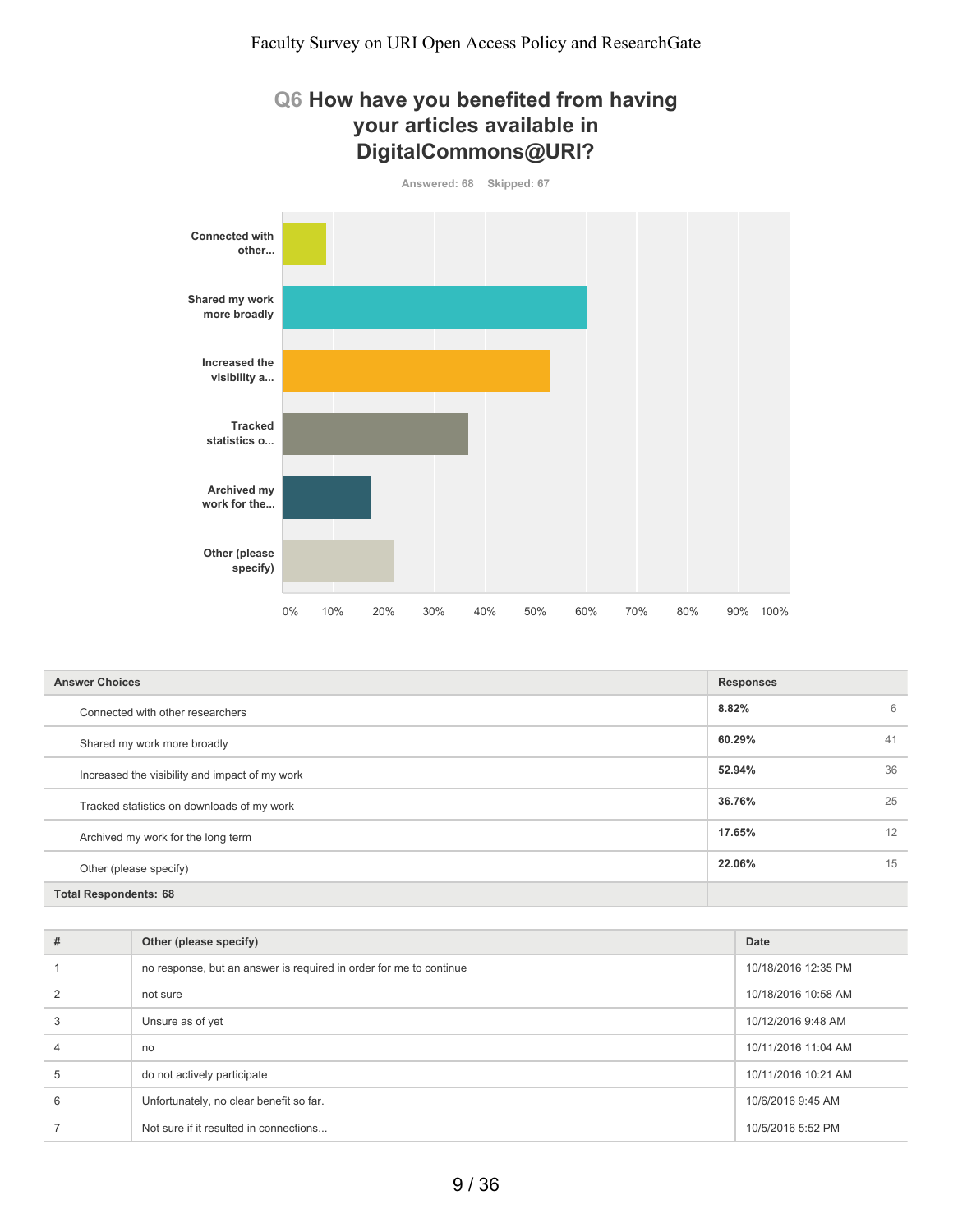| 8  | Not sure that there has been any benefit                                   | 10/5/2016 9:58 AM  |
|----|----------------------------------------------------------------------------|--------------------|
| 9  | Seems like people have been downloading it (though I'm not quite sure who) | 10/5/2016 9:34 AM  |
| 10 | Only been on a few months, not long enough to determine                    | 10/5/2016 7:20 AM  |
| 11 | None                                                                       | 10/4/2016 1:36 PM  |
| 12 | I don't believe I have benefited at all.                                   | 10/4/2016 1:12 PM  |
| 13 | neutral                                                                    | 10/4/2016 11:14 AM |
| 14 | haven't, really - or I can't see any benefit.                              | 10/4/2016 11:00 AM |
| 15 | fulfilling URI requirements                                                | 10/4/2016 10:58 AM |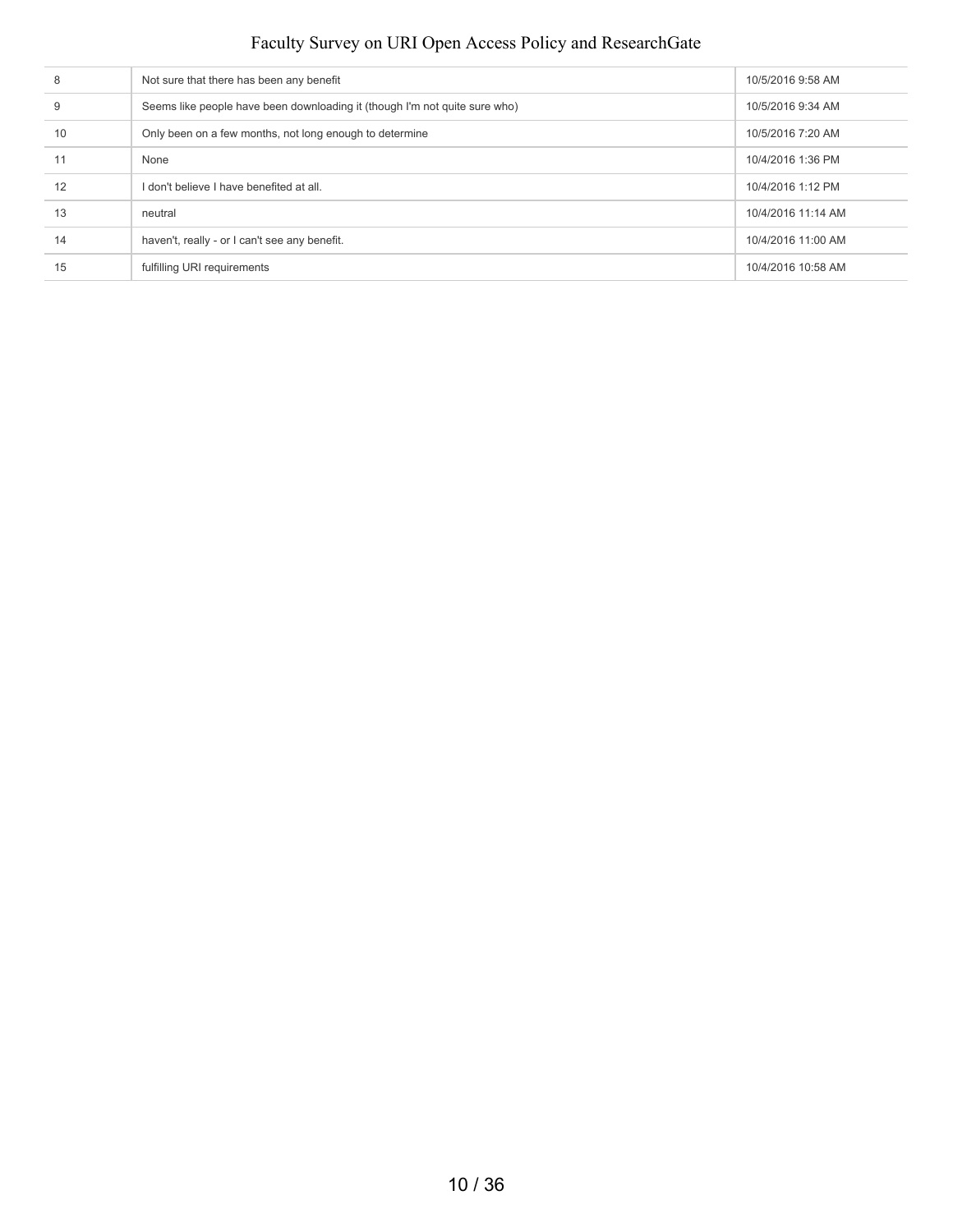

| <b>Answer Choices</b>                                                                          |          | <b>Responses</b> |
|------------------------------------------------------------------------------------------------|----------|------------------|
| Participation is too time consuming                                                            | 23.53%   | 16               |
| I'm concerned that publishers might retaliate and not publish my article or my future articles | 10.29%   | $\overline{7}$   |
| I'm concerned about the effects of Open Access on publishers                                   | 11.76%   | 8                |
| I don't like having my manuscript version available instead of the final published PDF         | 42.65%   | 29               |
| I'm concerned my work will be plagiarized or misused                                           | 8.82%    | 6                |
| I'm concerned my work will be misused                                                          | $0.00\%$ | $\Omega$         |
| Participation is more difficult when I am not the lead author                                  | 16.18%   | 11               |
| I'm concerned about the legality of participating                                              | 8.82%    | 6                |
| Other (please specify)                                                                         | 32.35%   | 22               |
| <b>Total Respondents: 68</b>                                                                   |          |                  |

| # | Other (please specify)                                       | Date           |
|---|--------------------------------------------------------------|----------------|
|   | release of student theses is a concern for later peer review | /2016 10:07 AM |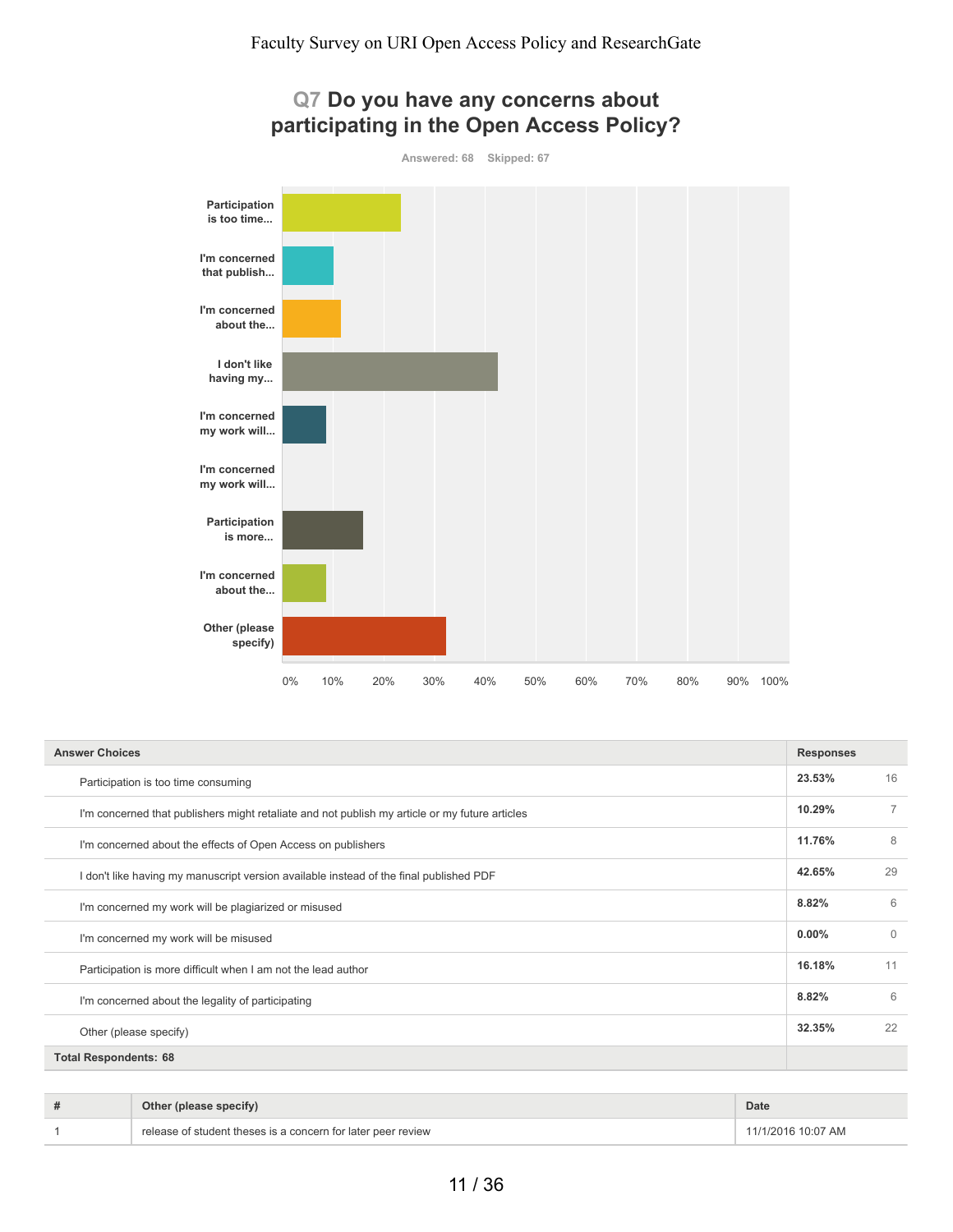| 2              | none                                                                                                                                                                                                                                                          | 10/31/2016 9:01 PM  |
|----------------|---------------------------------------------------------------------------------------------------------------------------------------------------------------------------------------------------------------------------------------------------------------|---------------------|
| 3              | Getting to know rules for each journal takes time                                                                                                                                                                                                             | 10/31/2016 12:47 PM |
| 4              | no response, but an answer is required in order for me to continue                                                                                                                                                                                            | 10/18/2016 12:35 PM |
| 5              | No concerns                                                                                                                                                                                                                                                   | 10/18/2016 10:58 AM |
| 6              | no concerns                                                                                                                                                                                                                                                   | 10/13/2016 8:55 AM  |
| $\overline{7}$ | how accurate are the statistics toward assessing a faculty member's quality of work?                                                                                                                                                                          | 10/12/2016 9:48 AM  |
| 8              | I just haven't taken the time to completely understand how the process works, so had some concern about whether I<br>needed to contact the publisher to get permission. It did take a little bit of time to get a clean copy formatted (but not<br>too long). | 10/11/2016 12:16 PM |
| 9              | none                                                                                                                                                                                                                                                          | 10/11/2016 11:11 AM |
| 10             | None                                                                                                                                                                                                                                                          | 10/11/2016 10:25 AM |
| 11             | no concerns                                                                                                                                                                                                                                                   | 10/11/2016 10:14 AM |
| 12             | None                                                                                                                                                                                                                                                          | 10/7/2016 8:10 AM   |
| 13             | no.                                                                                                                                                                                                                                                           | 10/6/2016 11:04 AM  |
| 14             | I have no concerns, but there isn't a No concerns option.                                                                                                                                                                                                     | 10/6/2016 8:45 AM   |
| 15             | No concerns! I find the ones expressed by "concerned" faculty to be non-issues (like those listed here) for me.                                                                                                                                               | 10/5/2016 5:52 PM   |
| 16             | The final manuscript version may not be identical to the final, published PDF, and thus, its not a good idea to have it<br>accessible.                                                                                                                        | 10/4/2016 1:12 PM   |
| 17             | I use Mendeley, ResearchGate and Academia.edu and it's time consuming to maintain all these academic social<br>networks.                                                                                                                                      | 10/4/2016 12:31 PM  |
| 18             | Prepub format                                                                                                                                                                                                                                                 | 10/4/2016 12:06 PM  |
| 19             | no concerns                                                                                                                                                                                                                                                   | 10/4/2016 11:45 AM  |
| 20             | No concerns at this time.                                                                                                                                                                                                                                     | 10/4/2016 11:38 AM  |
| 21             | None, really                                                                                                                                                                                                                                                  | 10/4/2016 11:34 AM  |
| 22             | No real concerns                                                                                                                                                                                                                                              | 10/4/2016 11:07 AM  |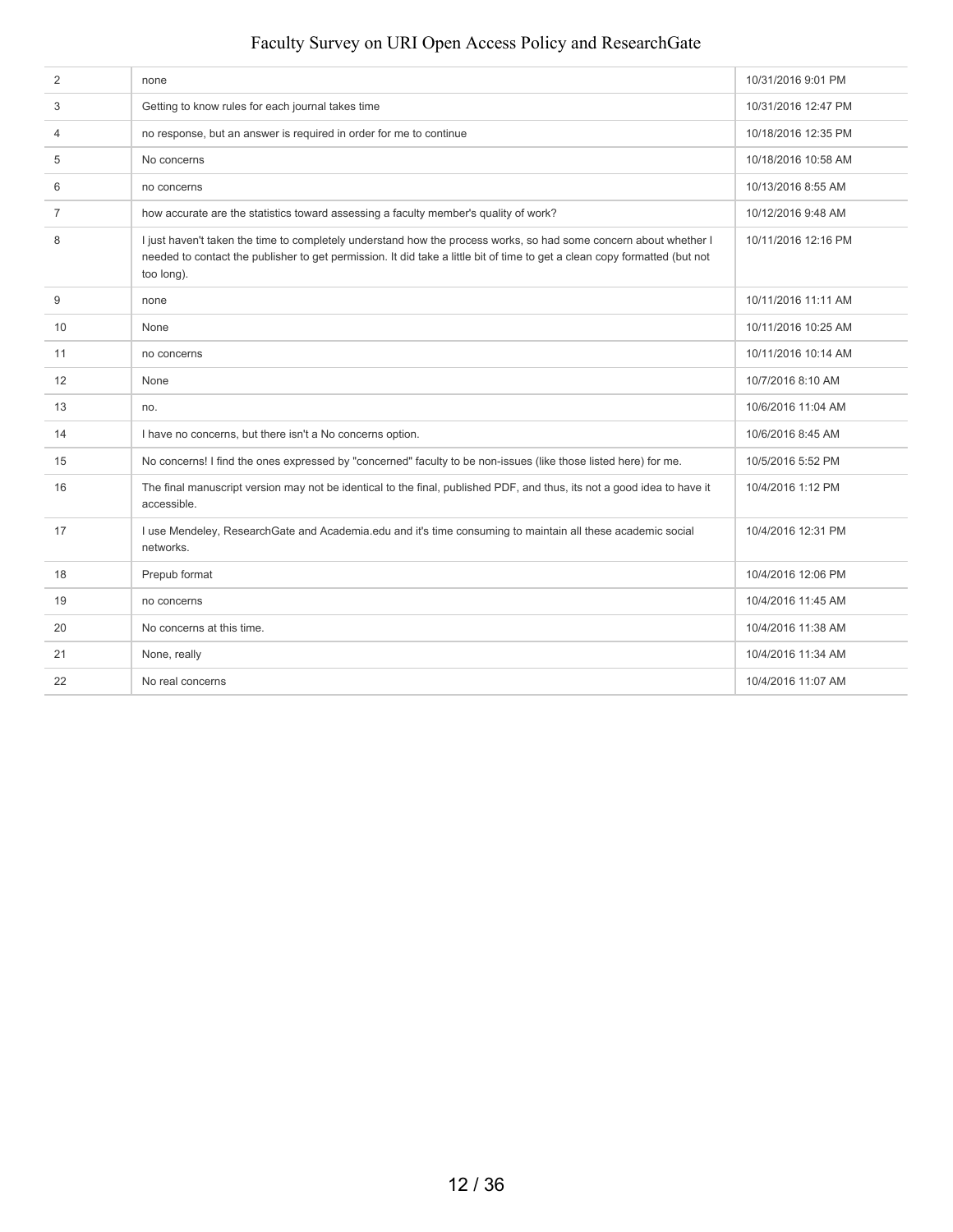

| <b>Answer Choices</b> |                                     | <b>Responses</b> |    |
|-----------------------|-------------------------------------|------------------|----|
|                       | I have not published an article     | 13.21%           |    |
|                       | I was not aware of the Policy       | 26.42%           | 14 |
|                       | I do not know how to participate    | $0.00\%$         | 0  |
|                       | Participation is too time consuming | 22.64%           | 12 |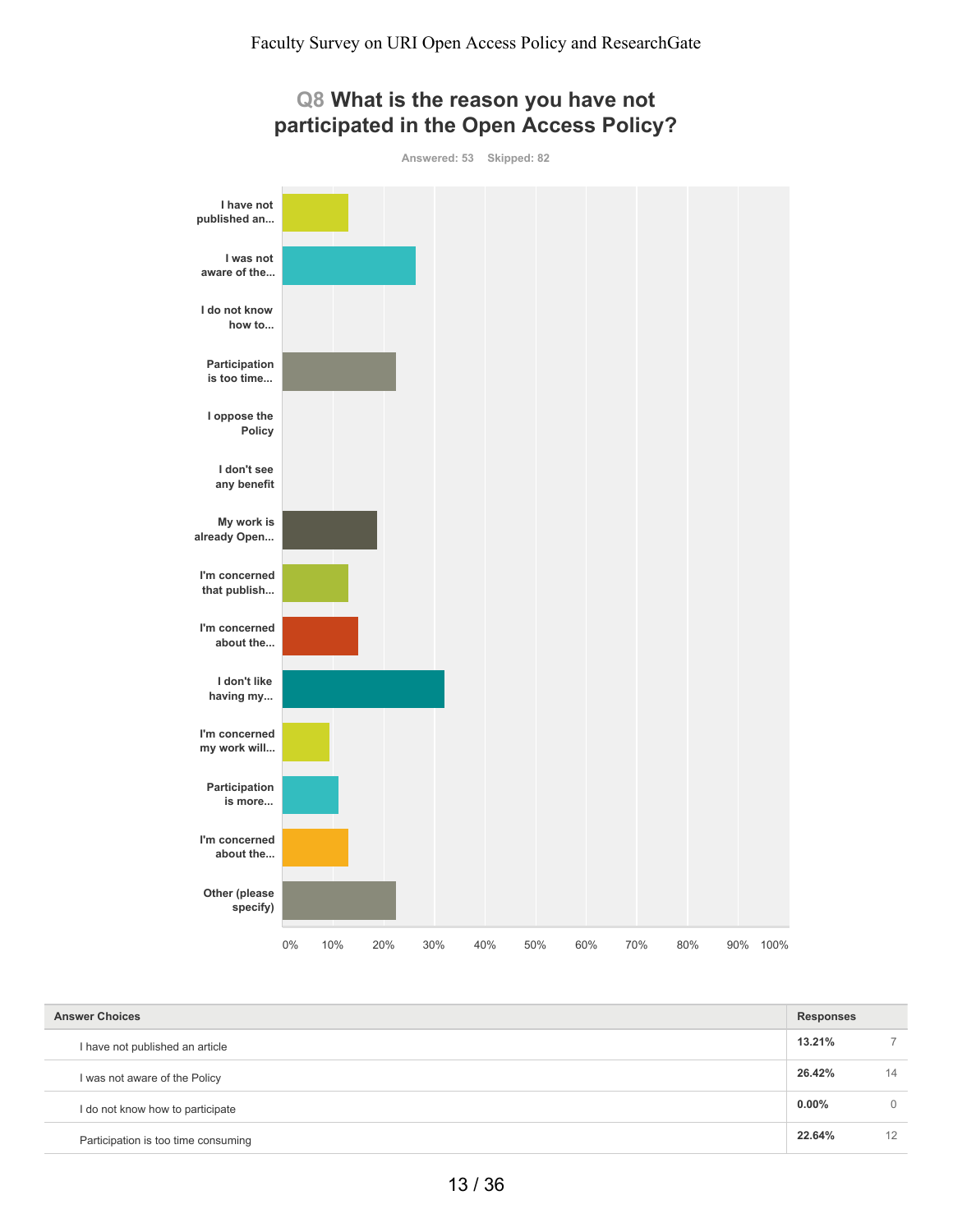| I oppose the Policy                                                                            | $0.00\%$ | $\Omega$       |
|------------------------------------------------------------------------------------------------|----------|----------------|
| I don't see any benefit                                                                        | $0.00\%$ | $\Omega$       |
| My work is already Open Access through other platforms                                         | 18.87%   | 10             |
| I'm concerned that publishers might retaliate and not publish my article or my future articles | 13.21%   | $\overline{7}$ |
| I'm concerned about the effects of Open Access on publishers                                   | 15.09%   | 8              |
| I don't like having my manuscript version available instead of the final published PDF         | 32.08%   | 17             |
| I'm concerned my work will be plagiarized or misused                                           | 9.43%    | 5              |
| Participation is more difficult when I am not the lead author                                  | 11.32%   | 6              |
| I'm concerned about the legality of participating                                              | 13.21%   | $\overline{7}$ |
| Other (please specify)                                                                         | 22.64%   | 12             |
| <b>Total Respondents: 53</b>                                                                   |          |                |

| #              | Other (please specify)                                                                                                                                                                                                                                                                                                                                                                                                                                                                                                                                                      | <b>Date</b>         |
|----------------|-----------------------------------------------------------------------------------------------------------------------------------------------------------------------------------------------------------------------------------------------------------------------------------------------------------------------------------------------------------------------------------------------------------------------------------------------------------------------------------------------------------------------------------------------------------------------------|---------------------|
| -1             | As a lecturer, I receive virtually no support from URI for my research. Given this, I do not feel that URI has the right to<br>make claims on my research. I also feel that my obligations are to my publisher, who has invested in my research.                                                                                                                                                                                                                                                                                                                            | 10/31/2016 5:24 PM  |
| 2              | Only "too time consuming" in the sense of having to find out about it when I don't already know.                                                                                                                                                                                                                                                                                                                                                                                                                                                                            | 10/18/2016 1:00 PM  |
| 3              | might violate copyright agreement with publishers                                                                                                                                                                                                                                                                                                                                                                                                                                                                                                                           | 10/11/2016 10:42 AM |
| $\overline{4}$ | Not familiar with the system. Needs to be simple to use, if not then it won't happen.                                                                                                                                                                                                                                                                                                                                                                                                                                                                                       | 10/11/2016 10:40 AM |
| 5              | I often don't have access to the final version of the manuscript, either because I'm not the lead author or because<br>there are further changes to the manuscript at the editorial level that are not reflected in the final submitted and<br>(otherwise) "accepted" version of the manuscript.                                                                                                                                                                                                                                                                            | 10/4/2016 9:49 PM   |
| 6              | the open access formula requiring the final unpublished version shows the lack of understanding the policy has for<br>citations and referencing. In the humanities, CMS for example exact page numbers are required. Thus a manuscript<br>does not offer complete final citations. When I raised the issue at a Faculty Senate meeting the answer I received was<br>that no one cites page numbers. I have no clue on which planet we are. As such the policy allows plagiarizing and<br>plundering of material that sometimes has taken a life time to gather and analyze. | 10/4/2016 1:58 PM   |
| $\overline{7}$ | I just haven't gotten around to it.                                                                                                                                                                                                                                                                                                                                                                                                                                                                                                                                         | 10/4/2016 12:23 PM  |
| 8              | I haven't got around to it                                                                                                                                                                                                                                                                                                                                                                                                                                                                                                                                                  | 10/4/2016 12:17 PM  |
| 9              | I regularly publish extension bulletins through Digital Commons. However, my peer-reviewed journal articles are in<br>journals published by my professional society, and the existence of the journals depends on subscriptions.                                                                                                                                                                                                                                                                                                                                            | 10/4/2016 10:54 AM  |
| 10             | I disagree with this policy, which leads to multiple different copies of the same work to be circulated. The one that is<br>final and counts is the published version, whereas that in manuscript form may still have typos or other errors that are<br>corrected at the proof-reading stage.                                                                                                                                                                                                                                                                               | 10/4/2016 10:54 AM  |
| 11             | I don't always know which version is appropriate to post                                                                                                                                                                                                                                                                                                                                                                                                                                                                                                                    | 10/4/2016 10:48 AM  |
| 12             | Widespread participation may have a negative effect on the peer review system.                                                                                                                                                                                                                                                                                                                                                                                                                                                                                              | 10/4/2016 10:45 AM  |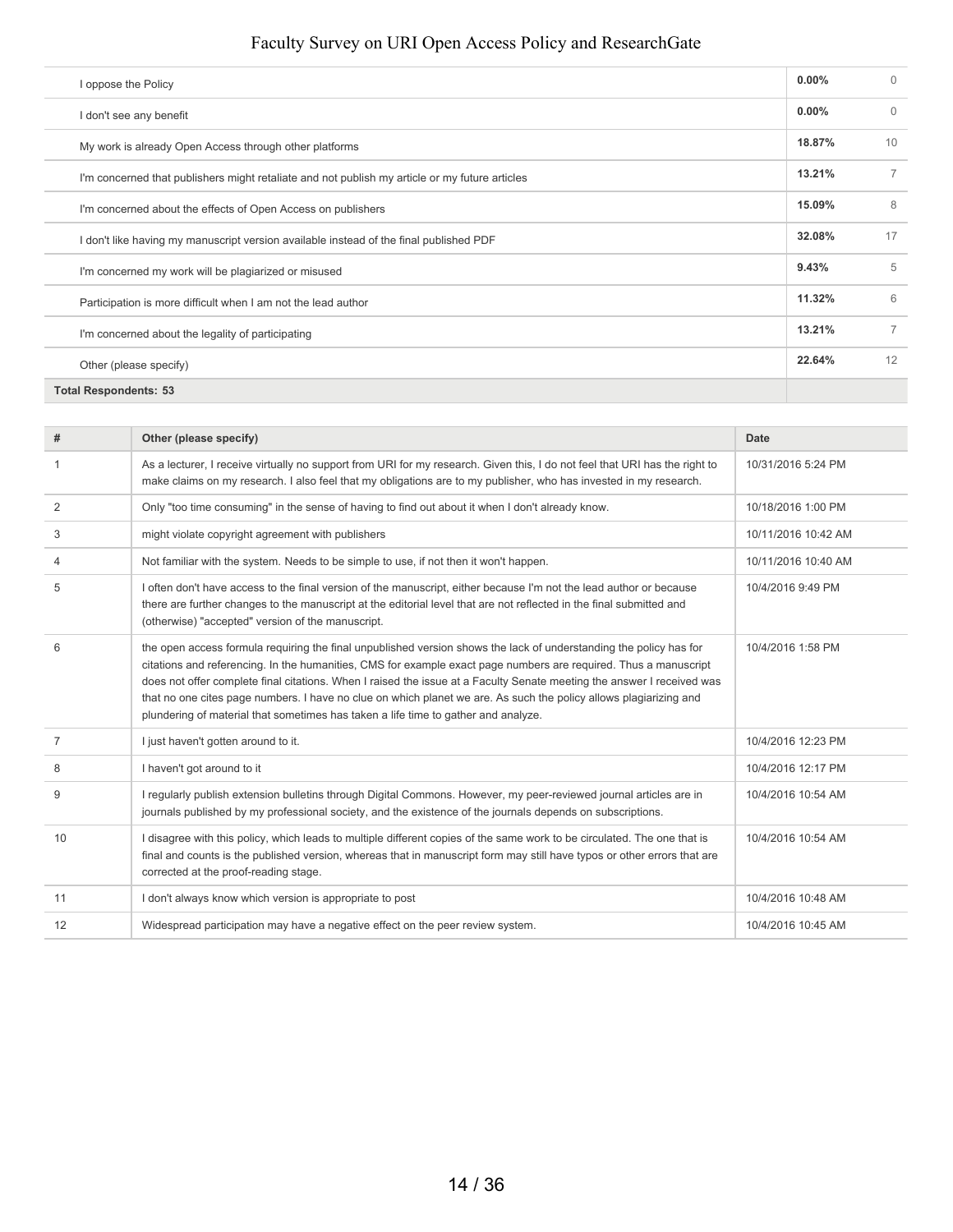### **Q9 What would be the most effective and convenient way for you to learn more about the Open Access Policy?**



| <b>Answer Choices</b>         | <b>Responses</b> |
|-------------------------------|------------------|
| Email                         | 59<br>45.04%     |
| Website                       | 64<br>48.85%     |
| Paper handouts and fliers     | 5<br>3.82%       |
| Social media                  | 3<br>2.29%       |
| In-person presentation        | 34<br>25.95%     |
| Short video                   | 30<br>22.90%     |
| Other (please specify)        | 8.40%<br>11      |
| <b>Total Respondents: 131</b> |                  |

| #              | Other (please specify)                                                                                      | Date                |
|----------------|-------------------------------------------------------------------------------------------------------------|---------------------|
|                | <5 minutes at the CELS Faculty and Staff meeting, which happens once a semester                             | 11/1/2016 9:02 AM   |
|                | Dept chair                                                                                                  | 10/31/2016 12:48 PM |
| 3              | email and option of in-person presentation                                                                  | 10/31/2016 12:47 PM |
| $\overline{4}$ | none                                                                                                        | 10/12/2016 3:27 PM  |
| 5              | Via College or Department Meetings                                                                          | 10/11/2016 5:36 PM  |
| 6              | Maybe do a short presentation at a faculty meeting?                                                         | 10/11/2016 3:55 PM  |
|                | We had an in-person presentation a number of years ago, but now that I have used it, I have more questions. | 10/11/2016 12:18 PM |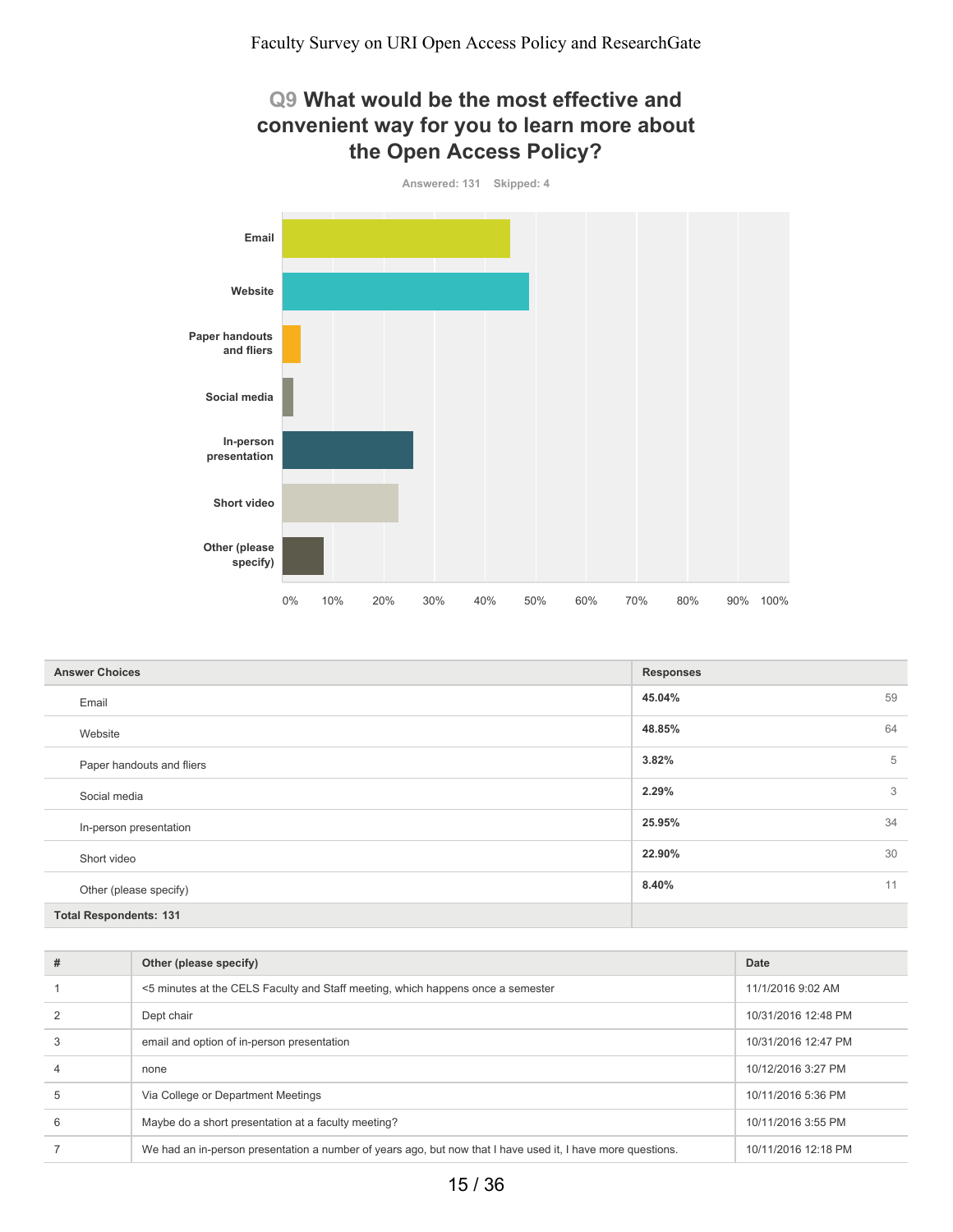|    | I don't think I need to learn more                               | 10/4/2016 12:18 PM |
|----|------------------------------------------------------------------|--------------------|
|    | I don't want to learn more.                                      | 10/4/2016 11:01 AM |
| 10 | This policy should be discontinued                               | 10/4/2016 10:55 AM |
|    | New faculty orientation; networking with departmental leadership | 10/4/2016 10:51 AM |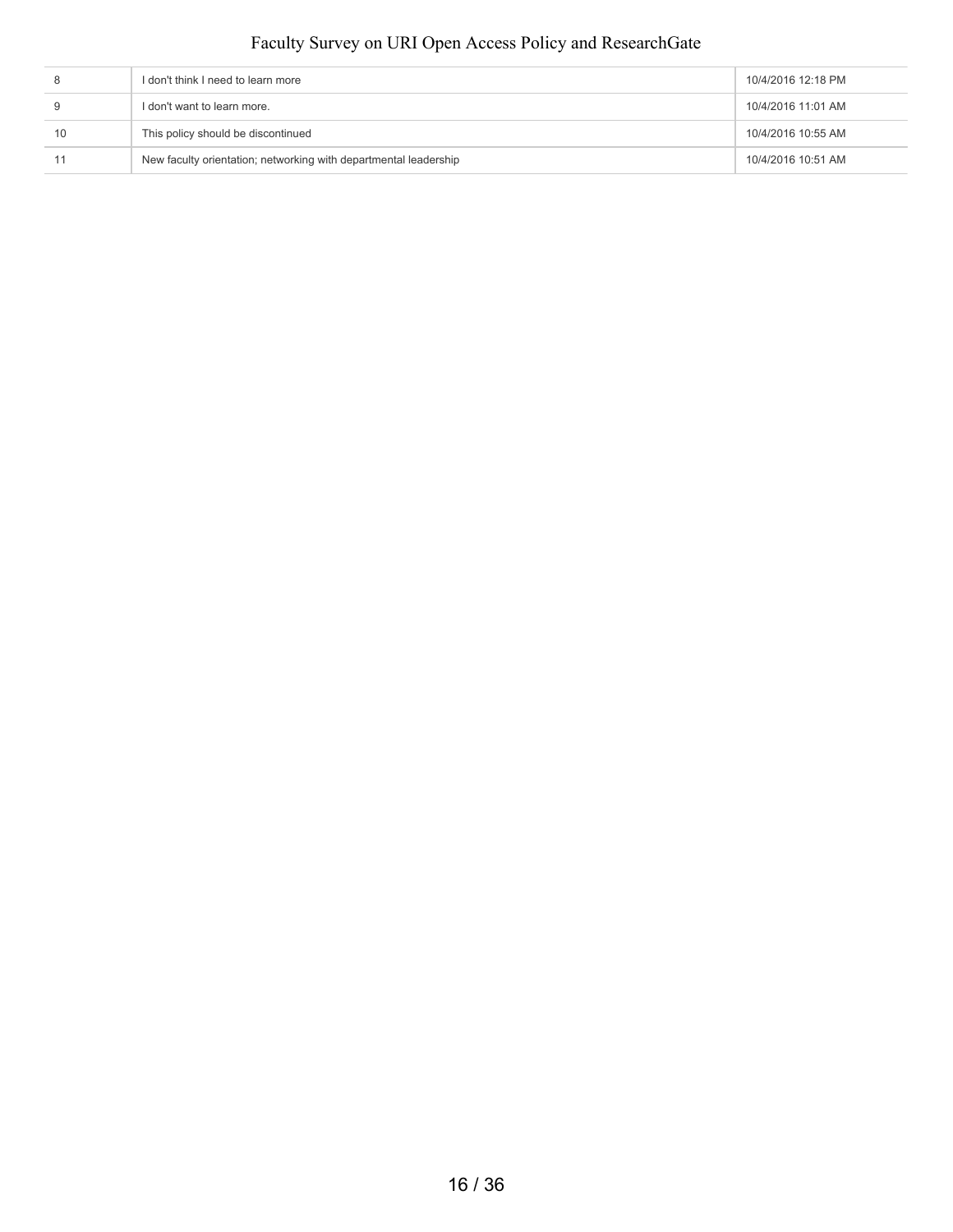### **Q10 What is your opinion of the legality of complying with the URI Open Access Policy by submitting your articles to DigitalCommons@URI?**

**Answered: 131 Skipped: 4**



| <b>Answer Choices</b>                   | <b>Responses</b> |
|-----------------------------------------|------------------|
| Legal under copyright law               | 66<br>50.38%     |
| Violates the copyright of the publisher | 8.40%<br>11      |
| Not sure                                | 41.22%<br>54     |
| <b>Total</b>                            | 131              |

| #              | <b>Comments</b>                                                                                                                                                                                                                                                       | Date                |
|----------------|-----------------------------------------------------------------------------------------------------------------------------------------------------------------------------------------------------------------------------------------------------------------------|---------------------|
|                | Depending on the publisher.                                                                                                                                                                                                                                           | 10/31/2016 2:46 PM  |
| 2              | It violates copyright agreement with publisher ex post facto, insofar as I can tell; but not if established previously.                                                                                                                                               | 10/31/2016 1:02 PM  |
| 3              | I'm not sure if different publishers have different rules and I haven't had time to really investigate to make sure I'm not<br>doing anything wrong.                                                                                                                  | 10/31/2016 12:49 PM |
| $\overline{4}$ | I think this really depends on the publisher different publishers allow sharing of different levels of "closeness to<br>publication."                                                                                                                                 | 10/18/2016 1:02 PM  |
| 5              | Intuitively it seems like it would not be legal, but my understanding is that it does not violate copyright law (if not the<br>final version).                                                                                                                        | 10/11/2016 12:18 PM |
| 6              | As long as the manuscript version is posted (or I've paid the publisher's open-access fee to post the final publication<br>version), it's legal to post.                                                                                                              | 10/4/2016 8:13 PM   |
| $\overline{7}$ | Worries about it how much the publisher has provid d feedback and which version is ok to publish onlineoften the<br>original submission has many changes compared with the final draft                                                                                | 10/4/2016 6:05 PM   |
| 8              | Shady                                                                                                                                                                                                                                                                 | 10/4/2016 2:56 PM   |
| 9              | I've been told that it is legal.                                                                                                                                                                                                                                      | 10/4/2016 1:13 PM   |
| 10             | I don't believe the legality has been fully determined in the courts. The copyright for the finished work belongs to the<br>publisher. The copyright for the final draft is less clear - does it belong to the publisher? URI? the authors? or the<br>funding agency? | 10/4/2016 11:26 AM  |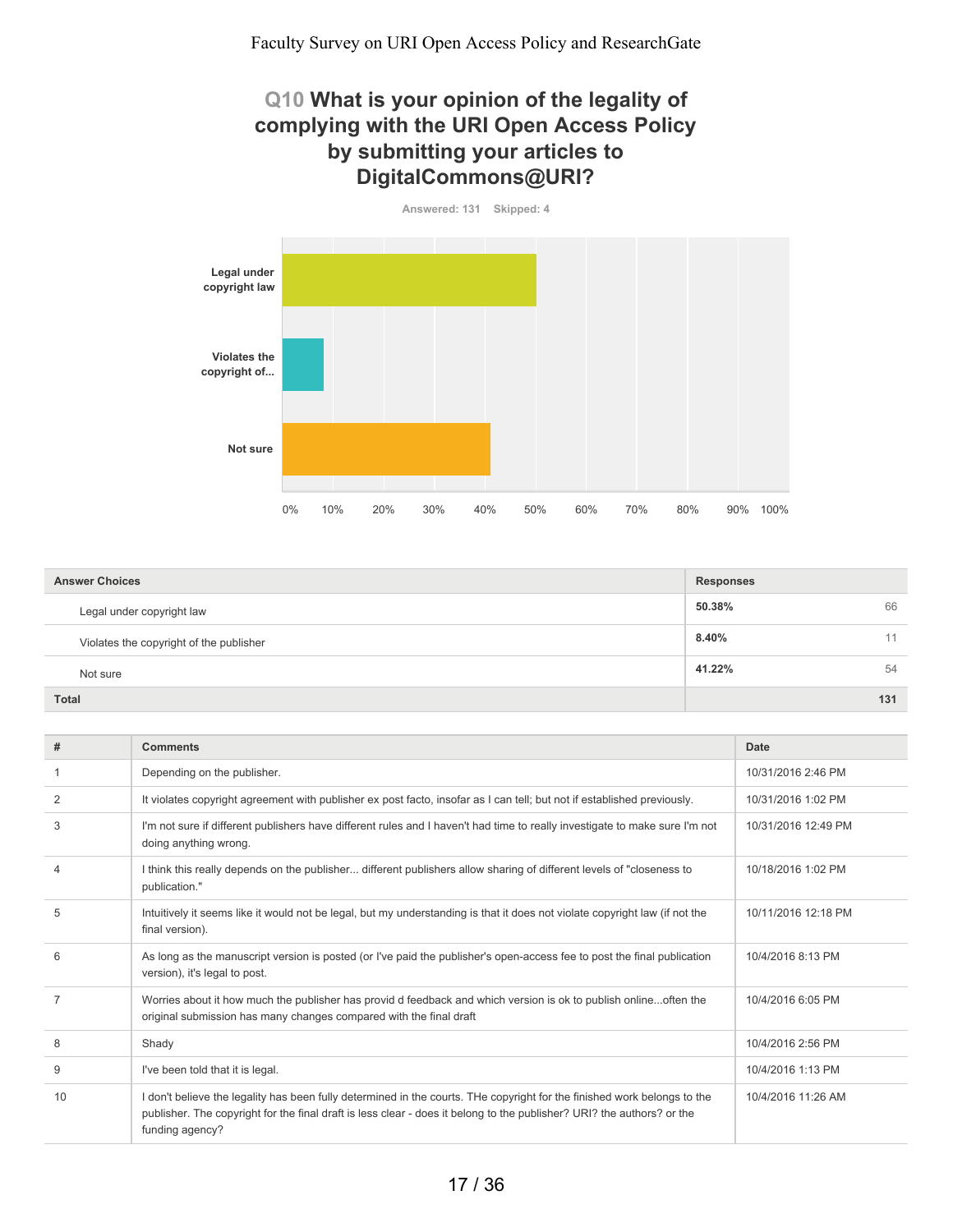| $\overline{A}$ | depends on journal details | 10/4/2016 10:45 AM |
|----------------|----------------------------|--------------------|
|----------------|----------------------------|--------------------|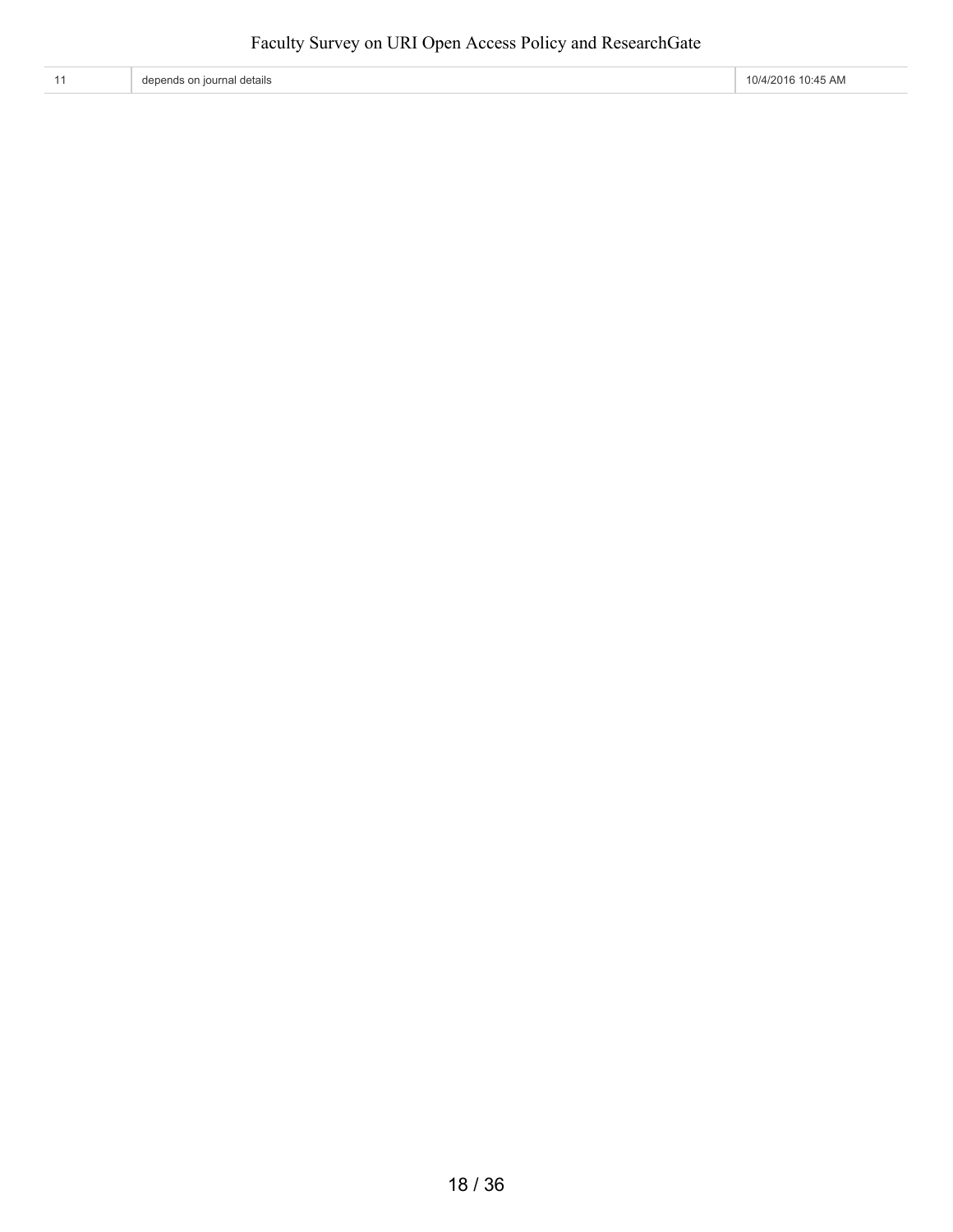

| Q11 How familiar are you with the website |
|-------------------------------------------|
| <b>ResearchGate?</b>                      |

| <b>Answer Choices</b> | <b>Responses</b> |
|-----------------------|------------------|
| Very familiar         | 23.66%<br>31     |
| Familiar              | 56<br>42.75%     |
| Neutral               | 18<br>13.74%     |
| Unfamiliar            | 17<br>12.98%     |
| Very unfamiliar       | 6.87%<br>9       |
| <b>Total</b>          | 131              |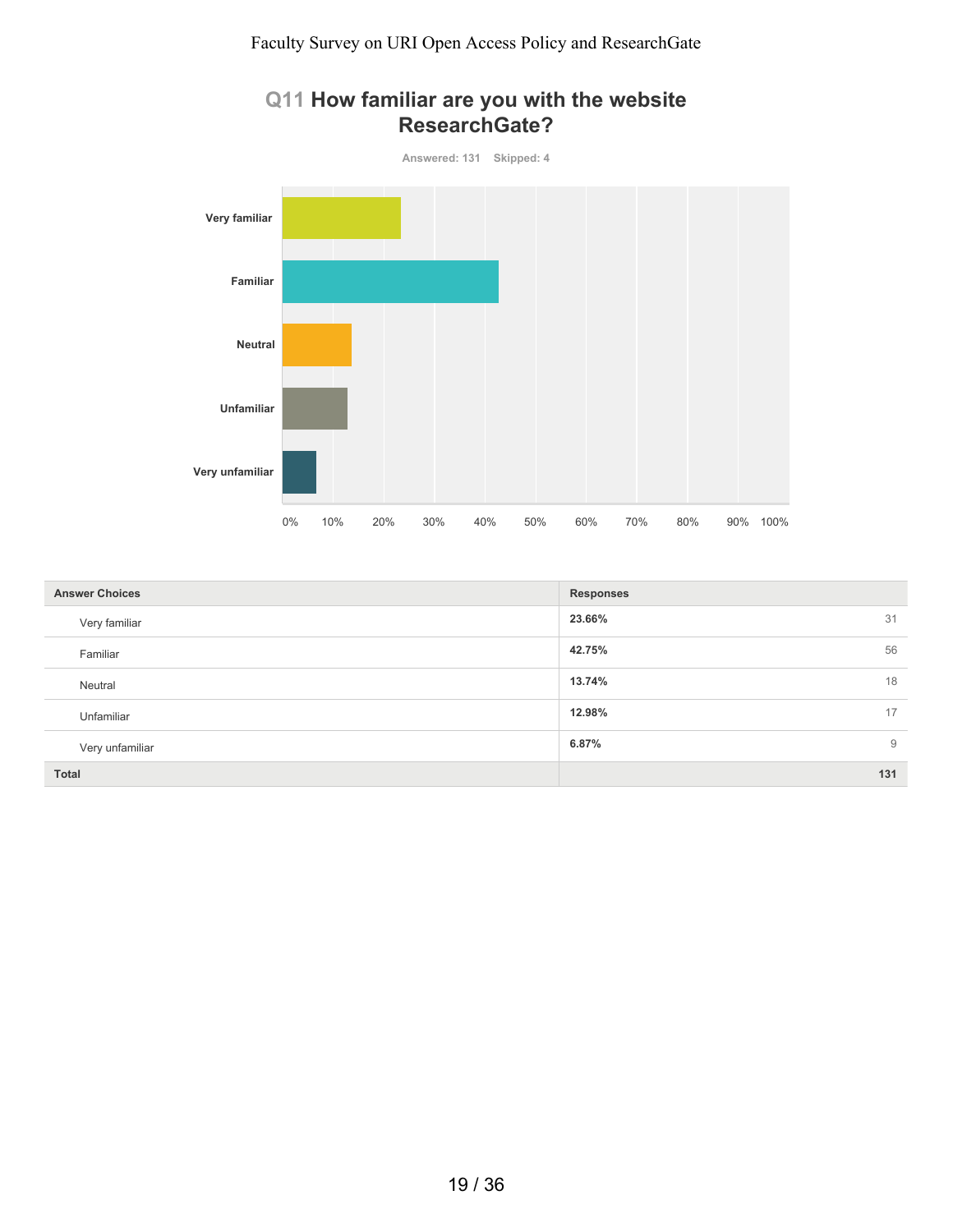

| <b>Answer Choices</b>                                                                                     |        | <b>Responses</b> |  |
|-----------------------------------------------------------------------------------------------------------|--------|------------------|--|
| Research Gate is a social networking site for scientists and researchers                                  |        | 65               |  |
| ResearchGate allows researchers to share their research, ask and answer questions, and find collaborators |        | 90               |  |
| Research Gate is run by a non-profit organization                                                         |        | 10               |  |
| ResearchGate provides Open Access to research                                                             |        | $\Omega$         |  |
| Research Gate only allows the sharing of journal articles (not books, data, etc.)                         | 8.40%  | 11               |  |
| It is always legal to share your journal articles on Research Gate                                        |        | $\Omega$         |  |
| It is not necessary to consult journal policies before uploading articles                                 |        | 3                |  |
| Not sure                                                                                                  | 36.64% | 48               |  |
| <b>Total Respondents: 131</b>                                                                             |        |                  |  |

# **Q12 Which of the following statements**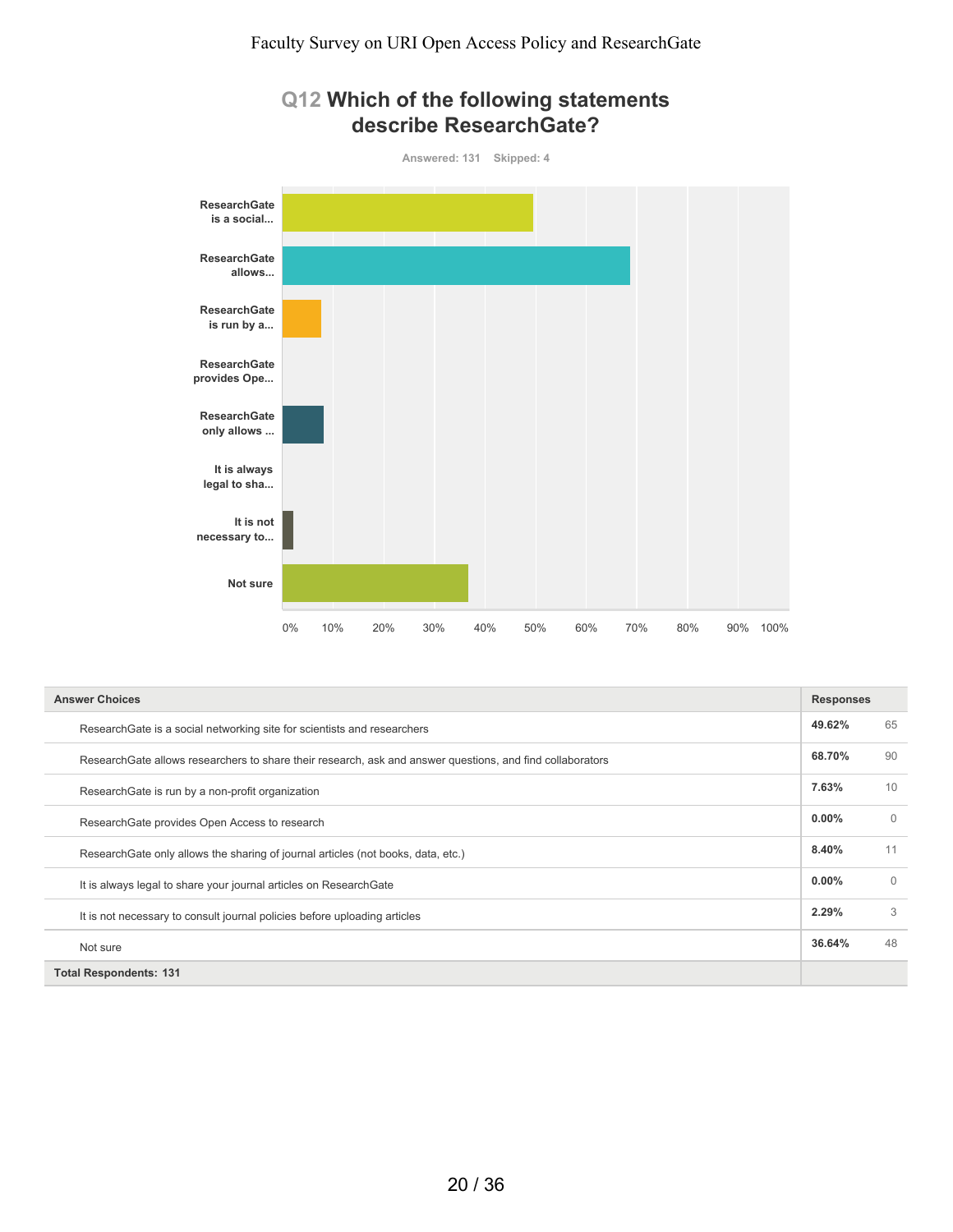## **Q13 Have you provided the full text of your journal articles to ResearchGate?**



| <b>Answer Choices</b> | Responses    |
|-----------------------|--------------|
| Yes                   | 42.75%<br>56 |
| No                    | 45.80%<br>60 |
| Not sure              | 11.45%<br>15 |
| <b>Total</b>          | 131          |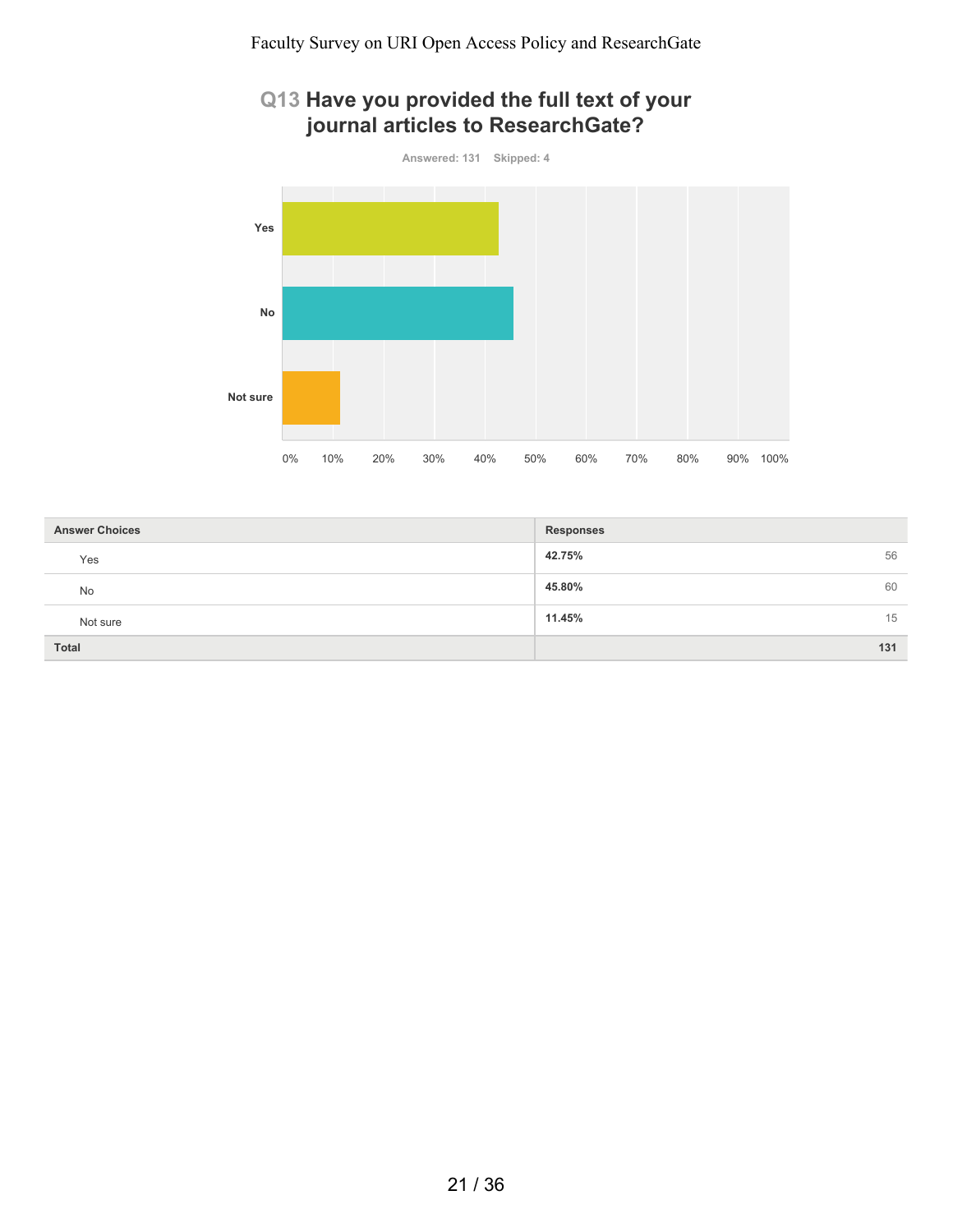

| <b>Answer Choices</b>                           | <b>Responses</b> |                          |
|-------------------------------------------------|------------------|--------------------------|
| Ease of participation                           | 74.55%           | 41                       |
| Connecting with other researchers               | 65.45%           | 36                       |
| Sharing my work more broadly                    | 76.36%           | 42                       |
| Increasing the visibility and impact of my work | 69.09%           | 38                       |
| Tracking statistics on downloads of my work     | 47.27%           | 26                       |
| Other (please specify)                          | 12.73%           | $\overline{\phantom{a}}$ |
| <b>Total Respondents: 55</b>                    |                  |                          |

| # | Other (please specify)                                                                                                                     | Date                |
|---|--------------------------------------------------------------------------------------------------------------------------------------------|---------------------|
|   | Requests for articles.                                                                                                                     | 10/31/2016 3:22 PM  |
|   | My co-authors already shared our work before I did.                                                                                        | 10/11/2016 5:36 PM  |
|   | most researchers contact me for published work that they have found through their own library search; I send<br>published copies privately | 10/11/2016 10:25 AM |
|   | Ease of use (I only use the private copy mechanism)                                                                                        | 10/5/2016 10:00 AM  |
| 5 | but I have used academia.edu the longest                                                                                                   | 10/4/2016 2:57 PM   |
| 6 | accessing work of others                                                                                                                   | 10/4/2016 12:08 PM  |
|   | I was asked to                                                                                                                             | 10/4/2016 11:09 AM  |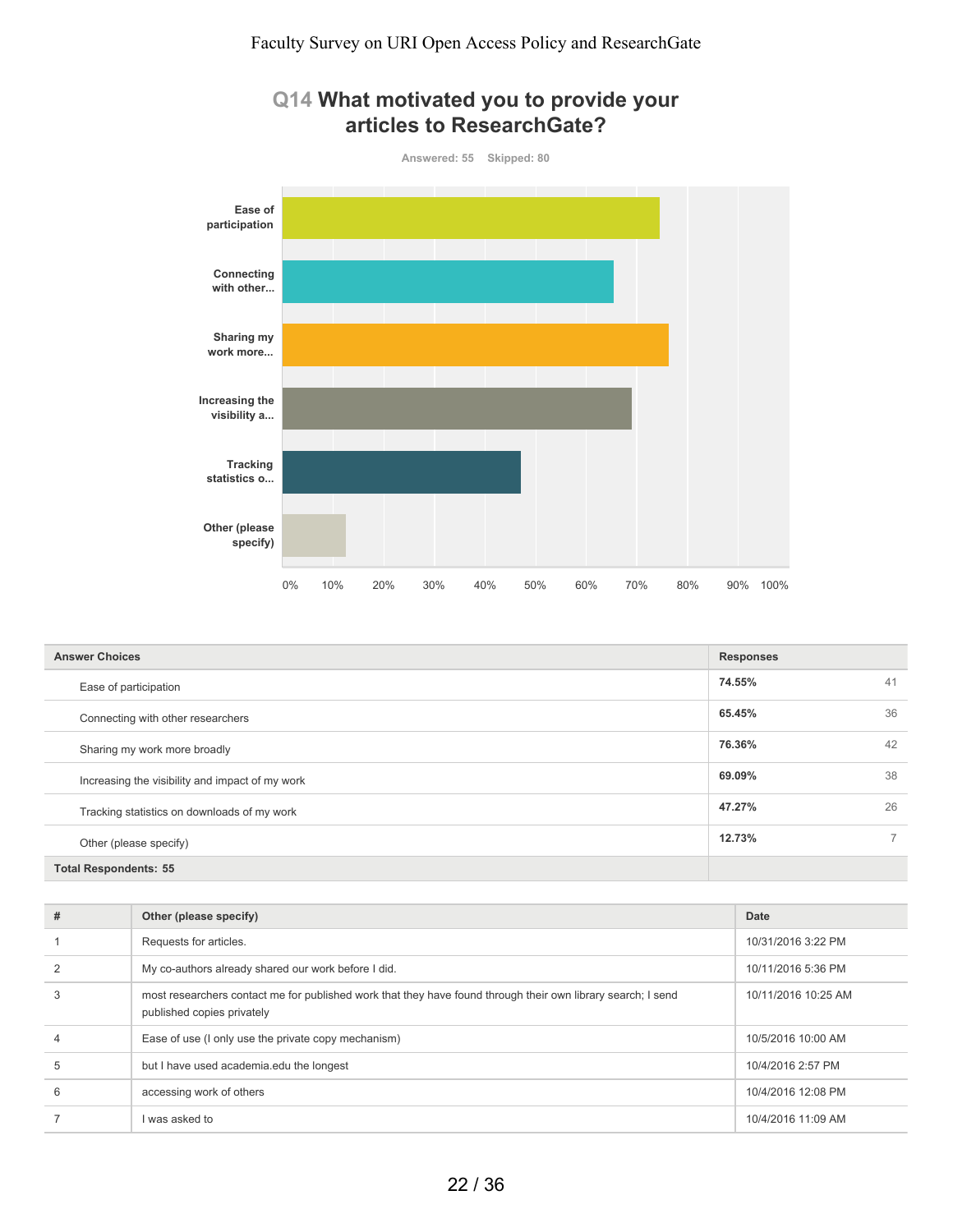## **Q15 How have you benefited from having your articles available in ResearchGate?**



| <b>Answer Choices</b>                          | <b>Responses</b> |
|------------------------------------------------|------------------|
| Connected with other researchers               | 63.64%<br>35     |
| Shared my work more broadly                    | 80.00%<br>44     |
| Increased the visibility and impact of my work | 78.18%<br>43     |
| Tracked statistics on downloads of my work     | 56.36%<br>31     |
| Other (please specify)                         | $9.09\%$<br>5    |
| <b>Total Respondents: 55</b>                   |                  |

| # | Other (please specify)                                                                                     | Date                |
|---|------------------------------------------------------------------------------------------------------------|---------------------|
|   | Not clear how I have benefited. Why do I have to answer this question?                                     | 10/31/2016 3:22 PM  |
|   | my co-authors put up pre-publication version even when I am the lead author which leads to more visibility | 10/11/2016 10:25 AM |
|   | Relatively easy to send reprints                                                                           | 10/5/2016 10:00 AM  |
|   | Not sure that I have                                                                                       | 10/4/2016 11:09 AM  |
|   | They find my published articles for me                                                                     | 10/4/2016 11:03 AM  |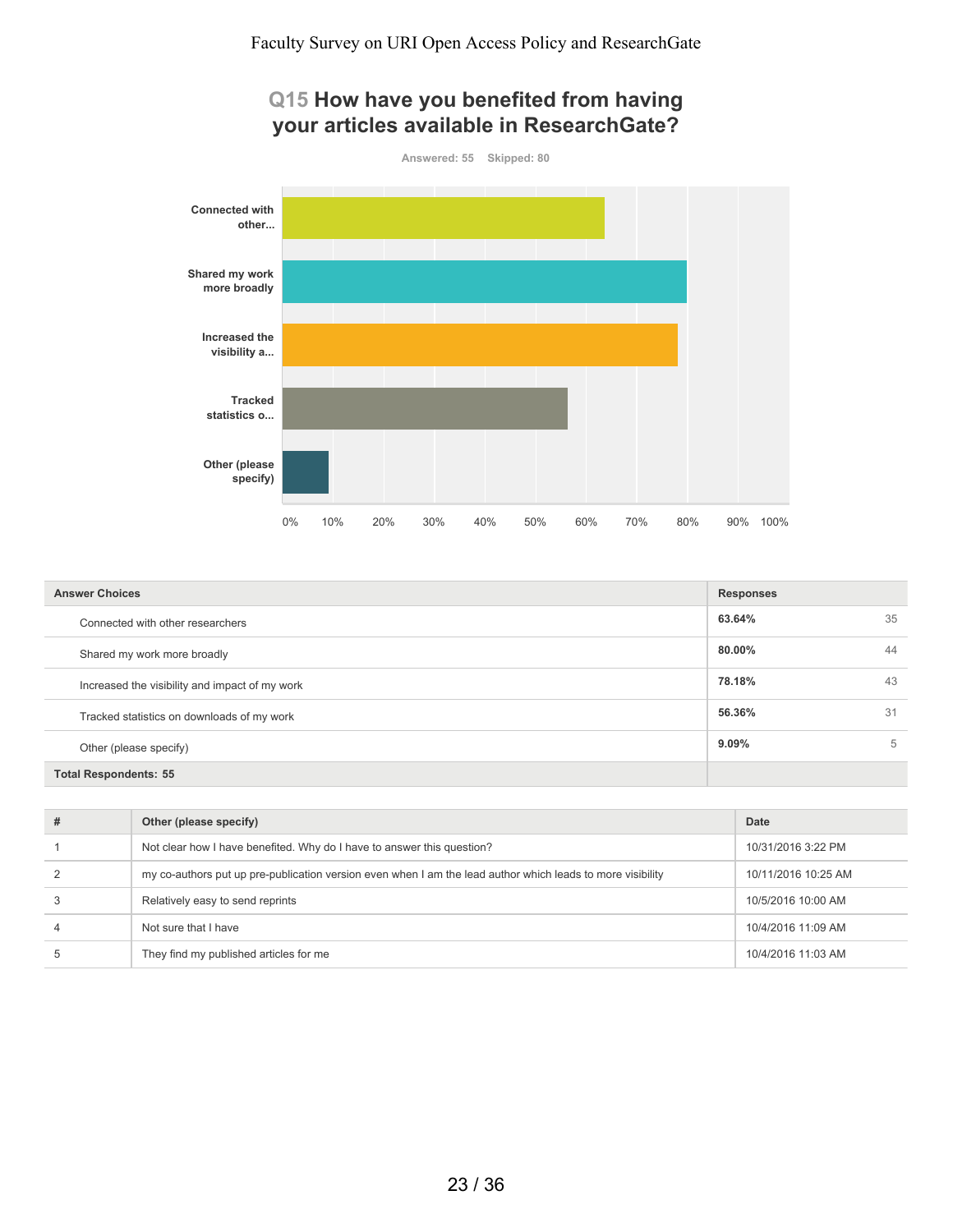### **Q16 Do you have any concerns about having your articles available in ResearchGate?**



| <b>Answer Choices</b>                                                            |          |                |
|----------------------------------------------------------------------------------|----------|----------------|
| Participation is too time consuming                                              | 7.27%    | 4              |
| I'm concerned that publishers might retaliate and not publish my future articles | 7.27%    | $\overline{4}$ |
| I'm concerned about the effects of Open Access on publishers                     | 12.73%   |                |
| I'm concerned my work will be plagiarized or misused                             | 9.09%    | 5              |
| I'm concerned my work will be misused                                            | $0.00\%$ | $\mathbf 0$    |
| Participation is more difficult when I am not the lead author                    | 14.55%   | 8              |
| I'm concerned about the legality of participation                                | 30.91%   | 17             |
| Other (please specify)                                                           | 41.82%   | 23             |
| <b>Total Respondents: 55</b>                                                     |          |                |

| #              | Other (please specify) | Date               |
|----------------|------------------------|--------------------|
|                | no                     | 11/1/2016 10:09 AM |
| $\overline{2}$ | N/A                    | 10/31/2016 6:27 PM |
| 3              | None                   | 10/20/2016 3:50 PM |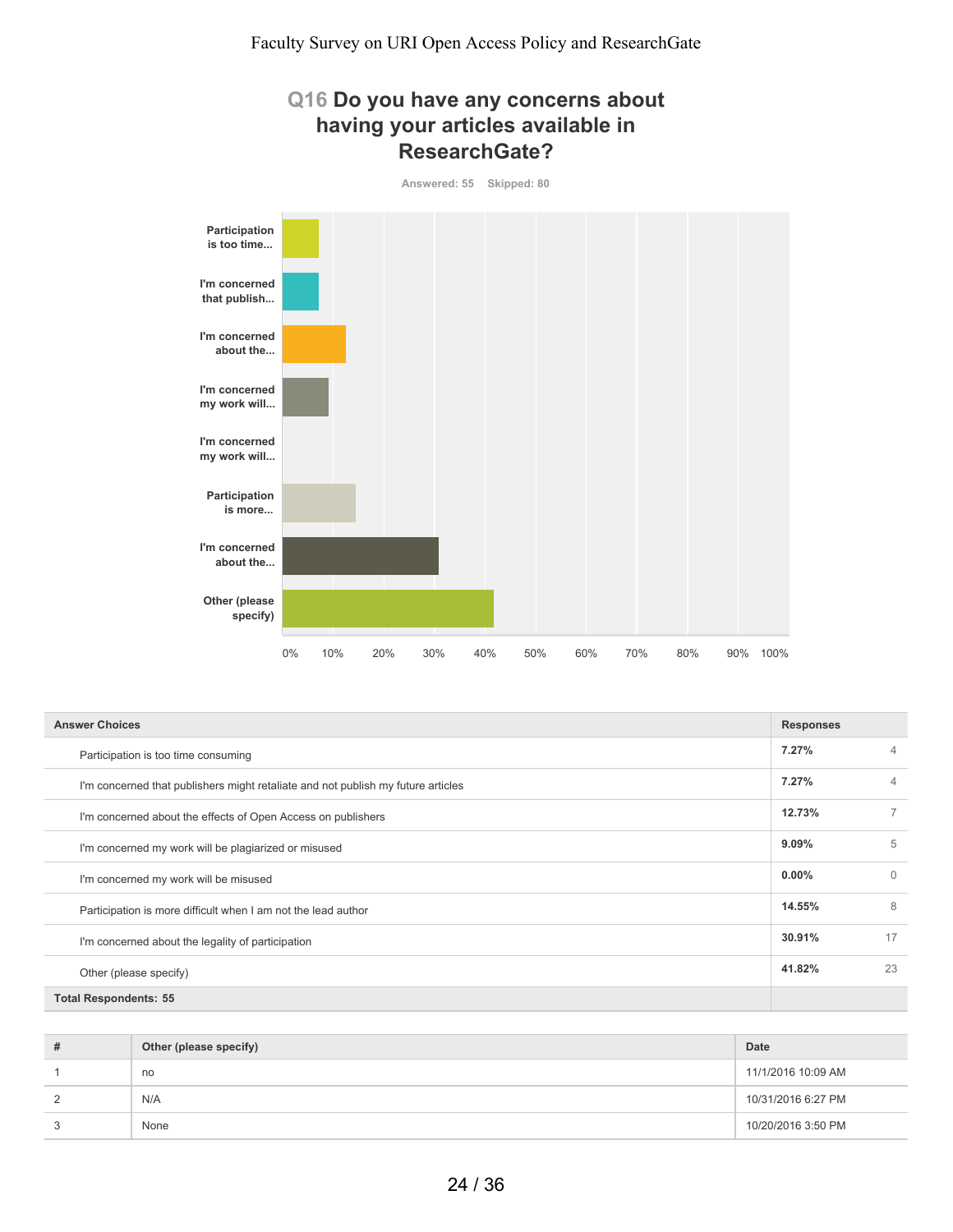| 4                 | No concerns. I only upload articles that are already open access                                                                                                                                                                                  | 10/18/2016 2:13 PM  |
|-------------------|---------------------------------------------------------------------------------------------------------------------------------------------------------------------------------------------------------------------------------------------------|---------------------|
| 5                 | It is time consuming to check sharing policies of each publisher to determine what can or cannot be shared. In some<br>cases, I am limited to sharing "private copies", and in those cases it is nice that ResearchGate facilitates that as well. | 10/18/2016 1:04 PM  |
| 6                 | It's too hard to know what I am permitted by my publishers to share and what I'm not.                                                                                                                                                             | 10/18/2016 12:36 PM |
| 7                 | no                                                                                                                                                                                                                                                | 10/13/2016 8:56 AM  |
| 8                 | I don't really have any but after reading this list of possibilities I am wondering if I should                                                                                                                                                   | 10/11/2016 3:56 PM  |
| 9                 | I myself am not strongly motivated to look up publisher rules to personally upload pre- or post-publication articles.                                                                                                                             | 10/11/2016 10:25 AM |
| 10                | no                                                                                                                                                                                                                                                | 10/11/2016 10:17 AM |
| 11                | N/A                                                                                                                                                                                                                                               | 10/4/2016 7:23 PM   |
| $12 \overline{ }$ | Not sure if uri version has added copyright protecti No vs researchgate                                                                                                                                                                           | 10/4/2016 6:06 PM   |
| 13                | As author I have adequate control over what version of article becomes available as a function of how long ago it was<br>published and what the Journal policies are.                                                                             | 10/4/2016 5:55 PM   |
| 14                | Is it reputable?                                                                                                                                                                                                                                  | 10/4/2016 5:25 PM   |
| 15                | No concerns                                                                                                                                                                                                                                       | 10/4/2016 2:09 PM   |
| 16                | Not really.                                                                                                                                                                                                                                       | 10/4/2016 12:50 PM  |
| 17                | no                                                                                                                                                                                                                                                | 10/4/2016 12:08 PM  |
| 18                | Article access for sharing varies from article to article so can be tough to determine whether that publisher is okay with<br>sharing                                                                                                             | 10/4/2016 11:47 AM  |
| 19                | none really                                                                                                                                                                                                                                       | 10/4/2016 11:36 AM  |
| 20                | Whether it is the most popular among my colleagues                                                                                                                                                                                                | 10/4/2016 11:03 AM  |
| 21                | Nope.                                                                                                                                                                                                                                             | 10/4/2016 11:01 AM  |
| 22                | no -- but I only post pdfs when the publisher allows me to do so.                                                                                                                                                                                 | 10/4/2016 11:00 AM  |
| 23                | None                                                                                                                                                                                                                                              | 10/4/2016 10:48 AM  |
|                   |                                                                                                                                                                                                                                                   |                     |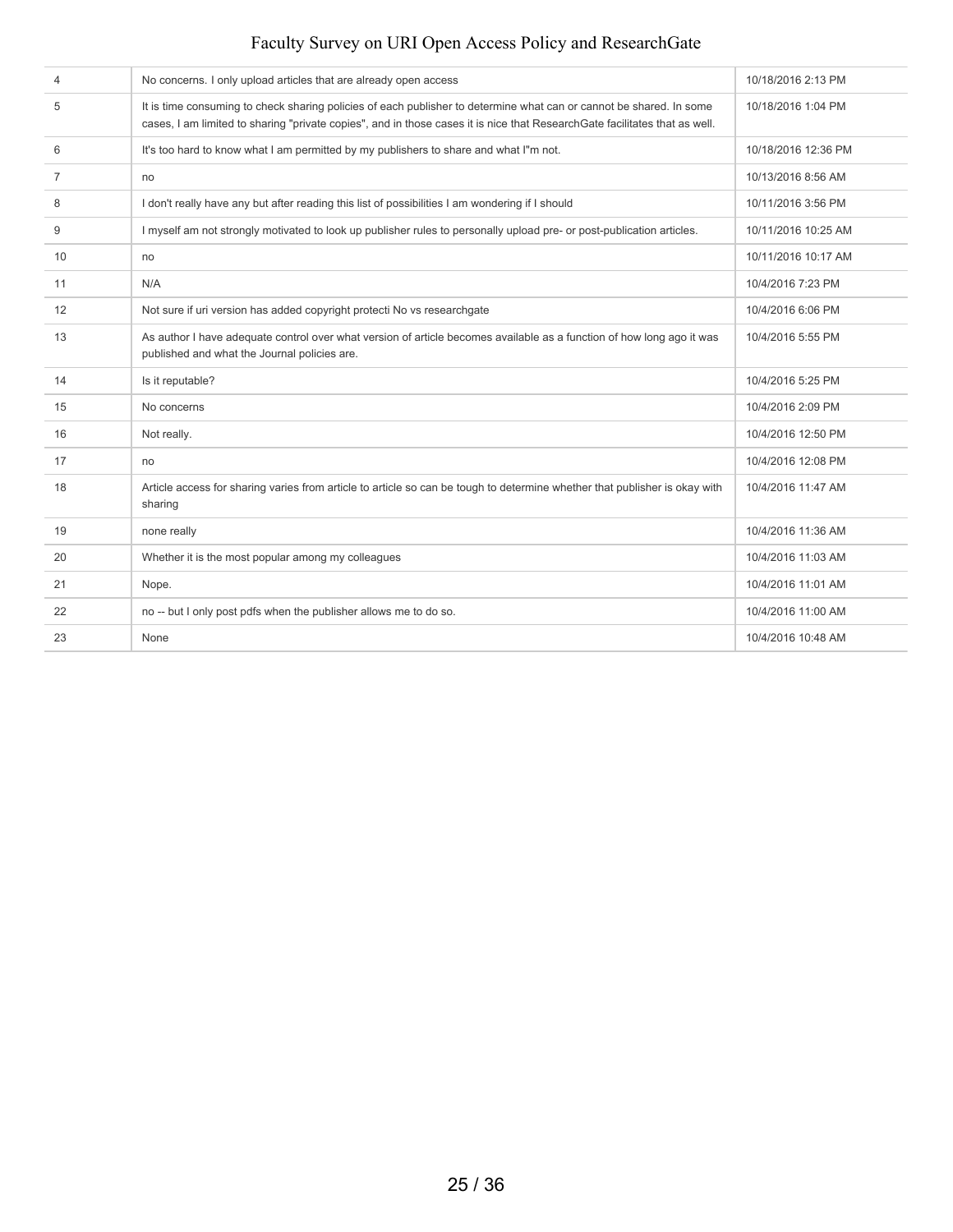## **Q17 What version(s) of your articles have you made available on ResearchGate?**



| <b>Answer Choices</b>               | <b>Responses</b>        |
|-------------------------------------|-------------------------|
| Publisher's final PDF               | 45<br>81.82%            |
| Final peer-reviewed manuscript      | 23.64%<br>13            |
| Submitted version (pre-peer review) | 7.27%<br>$\overline{4}$ |
| Working paper                       | 6<br>10.91%             |
| Not sure                            | $9.09\%$<br>5           |
| <b>Total Respondents: 55</b>        |                         |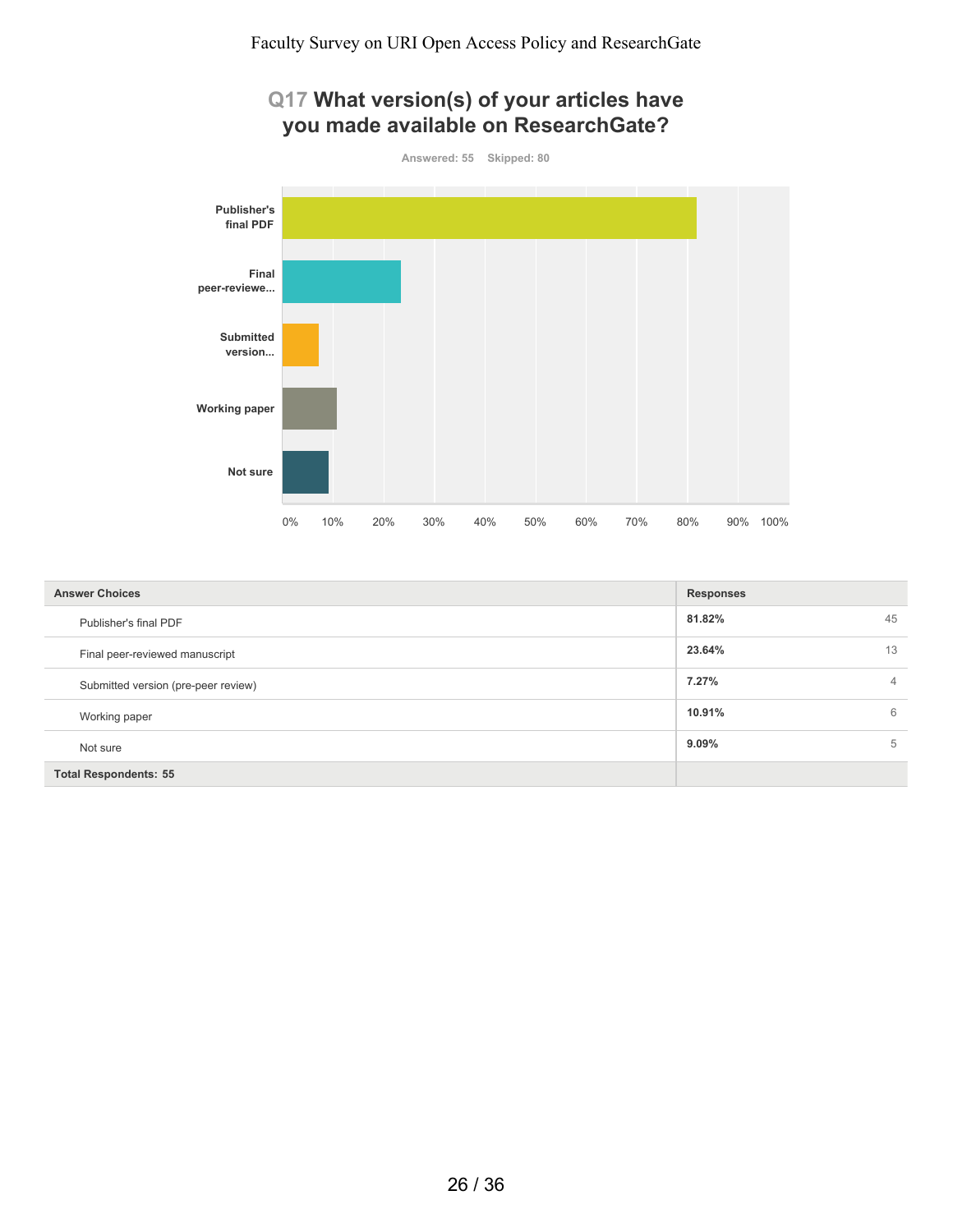

| <b>Answer Choices</b>               |          | <b>Responses</b> |  |
|-------------------------------------|----------|------------------|--|
| I have not published an article     | 10.00%   | 6                |  |
| I was not aware of ResearchGate     | 26.67%   | 16               |  |
| I do not know how to participate    | $0.00\%$ | $\overline{0}$   |  |
| Participation is too time consuming | 16.67%   | 10               |  |
| I oppose ResearchGate               | $0.00\%$ | $\Omega$         |  |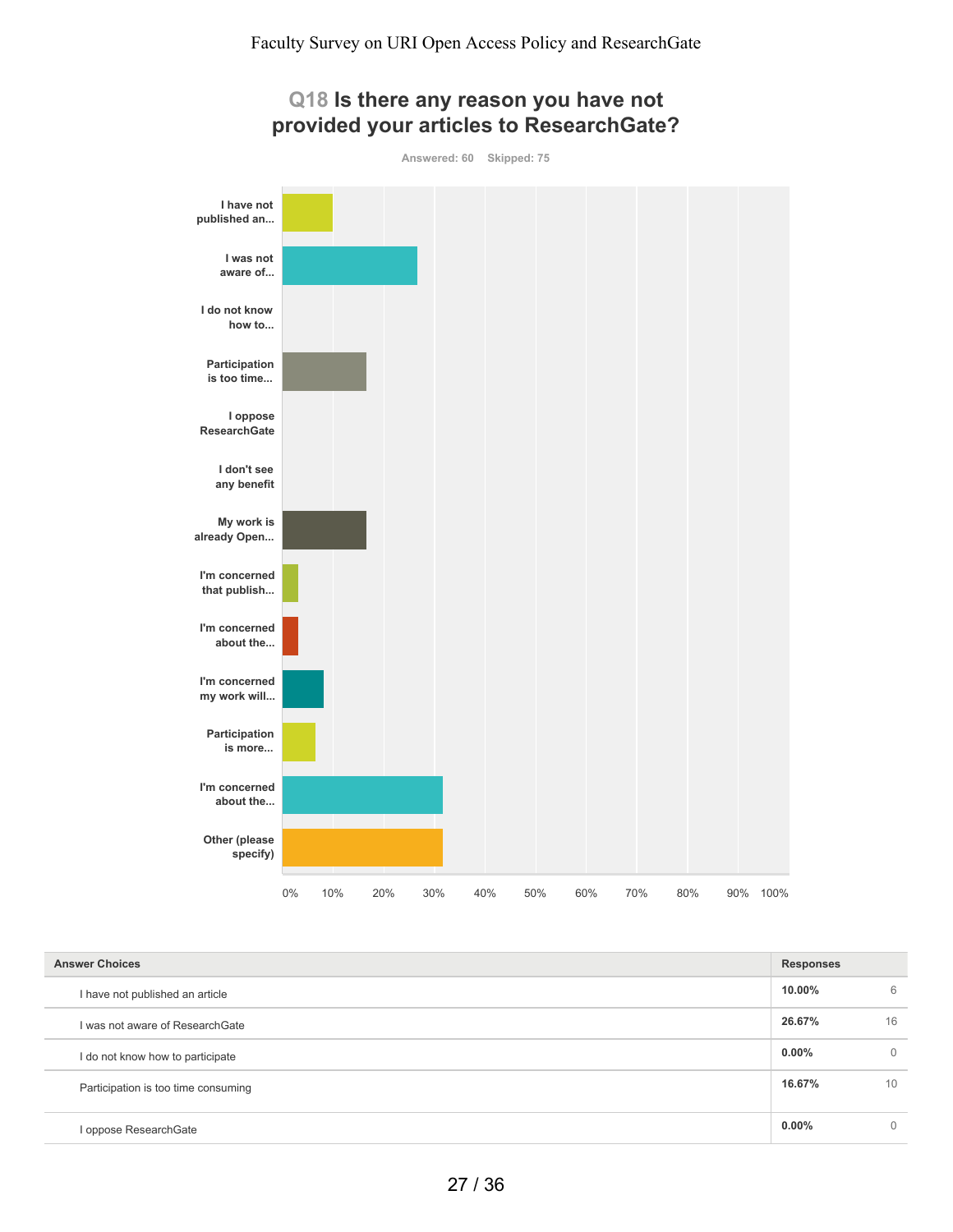| I don't see any benefit                                                          | $0.00\%$ | $\Omega$       |
|----------------------------------------------------------------------------------|----------|----------------|
| My work is already Open Access through other platforms                           | 16.67%   | 10             |
| I'm concerned that publishers might retaliate and not publish my future articles | 3.33%    | $\overline{2}$ |
| I'm concerned about the effects of Open Access on publishers                     | 3.33%    | 2              |
| I'm concerned my work will be plagiarized or misused                             | 8.33%    | 5              |
| Participation is more difficult when I am not the lead author                    | 6.67%    | $\overline{4}$ |
| I'm concerned about the legality of participation                                | 31.67%   | 19             |
| Other (please specify)                                                           | 31.67%   | 19             |
| <b>Total Respondents: 60</b>                                                     |          |                |

| #              | Other (please specify)                                                                                                                                                                                                                                                                                                                                                                                                                                                                                  | <b>Date</b>         |
|----------------|---------------------------------------------------------------------------------------------------------------------------------------------------------------------------------------------------------------------------------------------------------------------------------------------------------------------------------------------------------------------------------------------------------------------------------------------------------------------------------------------------------|---------------------|
| 1              | appears to be more time consuming                                                                                                                                                                                                                                                                                                                                                                                                                                                                       | 10/31/2016 9:02 PM  |
| 2              | Providing personal information to a third-party                                                                                                                                                                                                                                                                                                                                                                                                                                                         | 10/31/2016 12:46 PM |
| 3              | Heard of it but don't know anything about it.                                                                                                                                                                                                                                                                                                                                                                                                                                                           | 10/17/2016 4:34 PM  |
| $\overline{4}$ | No reason to                                                                                                                                                                                                                                                                                                                                                                                                                                                                                            | 10/12/2016 9:49 AM  |
| 5              | <b>No</b>                                                                                                                                                                                                                                                                                                                                                                                                                                                                                               | 10/11/2016 11:05 AM |
| 6              | I'm wary of social networking sites even for so-called professional reasons/community. I simply don't want to be<br>exposed out there in the ways many of them seem to attract. I do NOT worry about plagiarism, etc. Can't be<br>prevented if people are determined.                                                                                                                                                                                                                                   | 10/5/2016 5:55 PM   |
| $\overline{7}$ | I've only signed up with Research Gate fairly recently and haven't had time yet to really participate in the site.                                                                                                                                                                                                                                                                                                                                                                                      | 10/4/2016 9:59 PM   |
| 8              | My discipline is not well included in ResearchGate.                                                                                                                                                                                                                                                                                                                                                                                                                                                     | 10/4/2016 12:50 PM  |
| 9              | The perceived value is not enough for me to take the time and effort to figure it out and participate                                                                                                                                                                                                                                                                                                                                                                                                   | 10/4/2016 12:20 PM  |
| 10             | Co-authors have shared.                                                                                                                                                                                                                                                                                                                                                                                                                                                                                 | 10/4/2016 11:48 AM  |
| 11             | Not interested in social media                                                                                                                                                                                                                                                                                                                                                                                                                                                                          | 10/4/2016 11:46 AM  |
| 12             | Not sure what it is. Is it the same as Open Access because I have submitted to Open Access.                                                                                                                                                                                                                                                                                                                                                                                                             | 10/4/2016 11:39 AM  |
| 13             | Does not sound as if it is relevant to my discipline                                                                                                                                                                                                                                                                                                                                                                                                                                                    | 10/4/2016 11:34 AM  |
| 14             | Don't really trust ResearchGate                                                                                                                                                                                                                                                                                                                                                                                                                                                                         | 10/4/2016 11:32 AM  |
| 15             | If one has a large volume of published work, research gate is a pain, a virus, and borderline spam. It keeps asking<br>obvious questions about co-authors of published papers and makes you do a ton of unnecessary work. Google<br>Scholar serves a much better purpose and works seamlessly. After being dragged into research gates a few years<br>ago, I made every effort 6 months later to erase all traces of my passage on the site This was very difficult but ended<br>up working at the end. | 10/4/2016 10:57 AM  |
| 16             | Note: I routinely share articles with individuals who send inquiries via ResearchGate, but I have not posted full text<br>articles to the site. I'm not sure if it is appropriate to do so.                                                                                                                                                                                                                                                                                                             | 10/4/2016 10:52 AM  |
| 17             | I don't know which version of the manuscript is ok to post                                                                                                                                                                                                                                                                                                                                                                                                                                              | 10/4/2016 10:49 AM  |
| 18             | Haven't gotten to it.                                                                                                                                                                                                                                                                                                                                                                                                                                                                                   | 10/4/2016 10:49 AM  |
| 19             | I use Academia.edu, which has greater currency among scholars in the disciplines in which I work.                                                                                                                                                                                                                                                                                                                                                                                                       | 10/4/2016 10:46 AM  |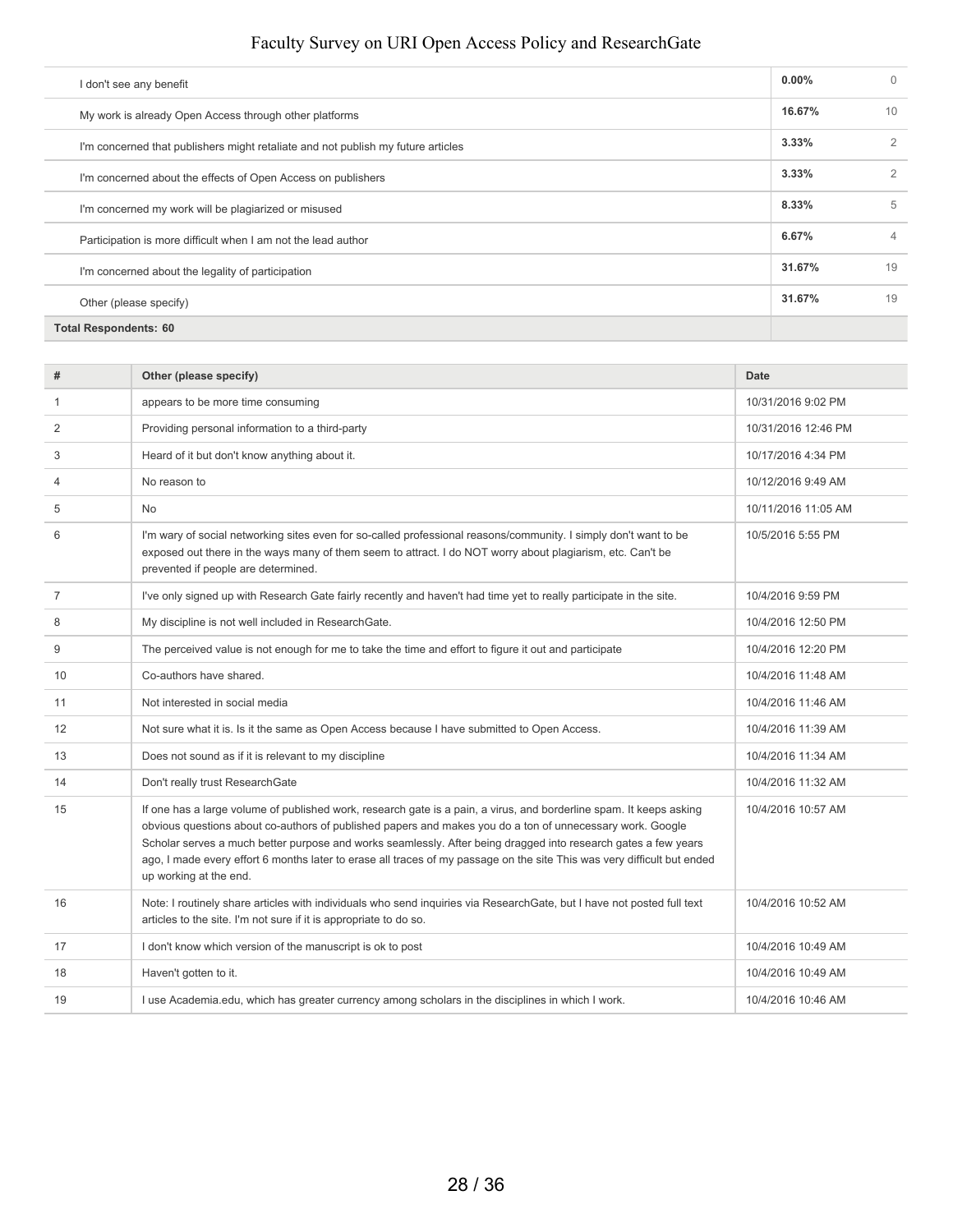### **Q19 What is your opinion of the legality of researchers posting the full text of their journal articles on ResearchGate?**



| <b>Answer Choices</b>                   | <b>Responses</b> |     |
|-----------------------------------------|------------------|-----|
| Legal under copyright law               | 21.43%           | 27  |
| Violates the copyright of the publisher | 17.46%           | 22  |
| Not sure                                | 61.11%           | 77  |
| <b>Total</b>                            |                  | 126 |

| #              | <b>Comments</b>                                                                                                                                                                                                                                                                                   | Date                |
|----------------|---------------------------------------------------------------------------------------------------------------------------------------------------------------------------------------------------------------------------------------------------------------------------------------------------|---------------------|
|                | Sometimes it violates the copyright but if you have open access permission, I think it is legal to post on<br>ResearchGate.                                                                                                                                                                       | 10/31/2016 1:35 PM  |
| 2              | Only for open access articles that I hold the copyright to.                                                                                                                                                                                                                                       | 10/18/2016 2:14 PM  |
| 3              | Again, this varies by publisher and what was shared.                                                                                                                                                                                                                                              | 10/18/2016 1:05 PM  |
| 4              | Not sure about the extent of academic free use.                                                                                                                                                                                                                                                   | 10/11/2016 1:39 PM  |
| 5              | I recall getting emails about this, but haven't paid much attention.                                                                                                                                                                                                                              | 10/11/2016 12:20 PM |
| 6              | This depends entirely on what version of the manuscript is published, and what agreements have already been<br>entered into with a publisher--in my view, these are the same issues that apply to the URI open archive.                                                                           | 10/6/2016 9:54 AM   |
| $\overline{7}$ | Depends on the journal; some of my colleagues probably violate copyright in the way they post copies                                                                                                                                                                                              | 10/5/2016 10:01 AM  |
| 8              | But, might not be legal to post the actual final paper PDFs if the journal is not open access.                                                                                                                                                                                                    | 10/4/2016 10:01 PM  |
| 9              | I do it whenever it is legal. See comment on item 15                                                                                                                                                                                                                                              | 10/4/2016 5:58 PM   |
| 10             | Legality depends on the publishers' individual policies.                                                                                                                                                                                                                                          | 10/4/2016 5:54 PM   |
| 11             | Many (most?) journals allow authors to keep the copyright of their papers, but this is never really very clear.                                                                                                                                                                                   | 10/4/2016 3:18 PM   |
| 12             | ResearchGate makes it clear that different journals have different posting policies. I have only posted those articles<br>that are legal, but my co-authors have been more liberal in their interpretation of the rules, so some of my other<br>articles are also posted in full text (PDF) form. | 10/4/2016 1:18 PM   |
| 13             | I know people post final published versions on ResearchGate, which is not legal, but other people publish preprints,<br>which is likely legal in most cases.                                                                                                                                      | 10/4/2016 11:33 AM  |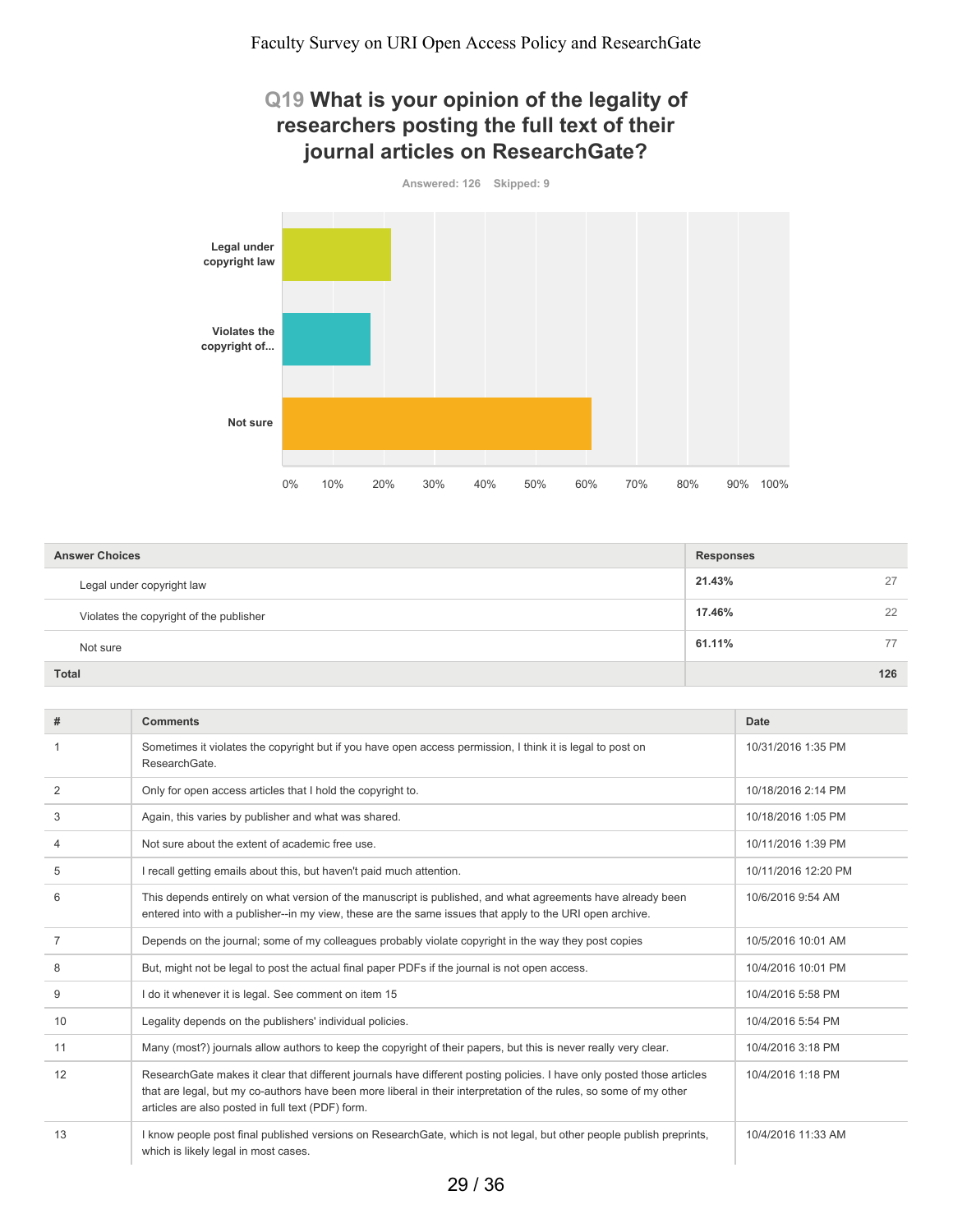| 14 | But who really cares? If the publisher comes after me, I (and a lot of other folks) simply won't submit to their journals<br>and a concerted effort by prolific researchers to boycott a given publisher would have repercussions. | 10/4/2016 11:04 AM |
|----|------------------------------------------------------------------------------------------------------------------------------------------------------------------------------------------------------------------------------------|--------------------|
| 15 | Depends on the policy of the jorunal                                                                                                                                                                                               | 10/4/2016 11:00 AM |
| 16 | It depends in which context                                                                                                                                                                                                        | 10/4/2016 10:58 AM |
| 17 | would imagine that, as with a university open access policy, it would depend on whether one posts the manuscript or<br>typeset copy of the work.                                                                                   | 10/4/2016 10:47 AM |
| 18 | depends on the journal's copyright rules; research gate provides colors for legality                                                                                                                                               | 10/4/2016 10:46 AM |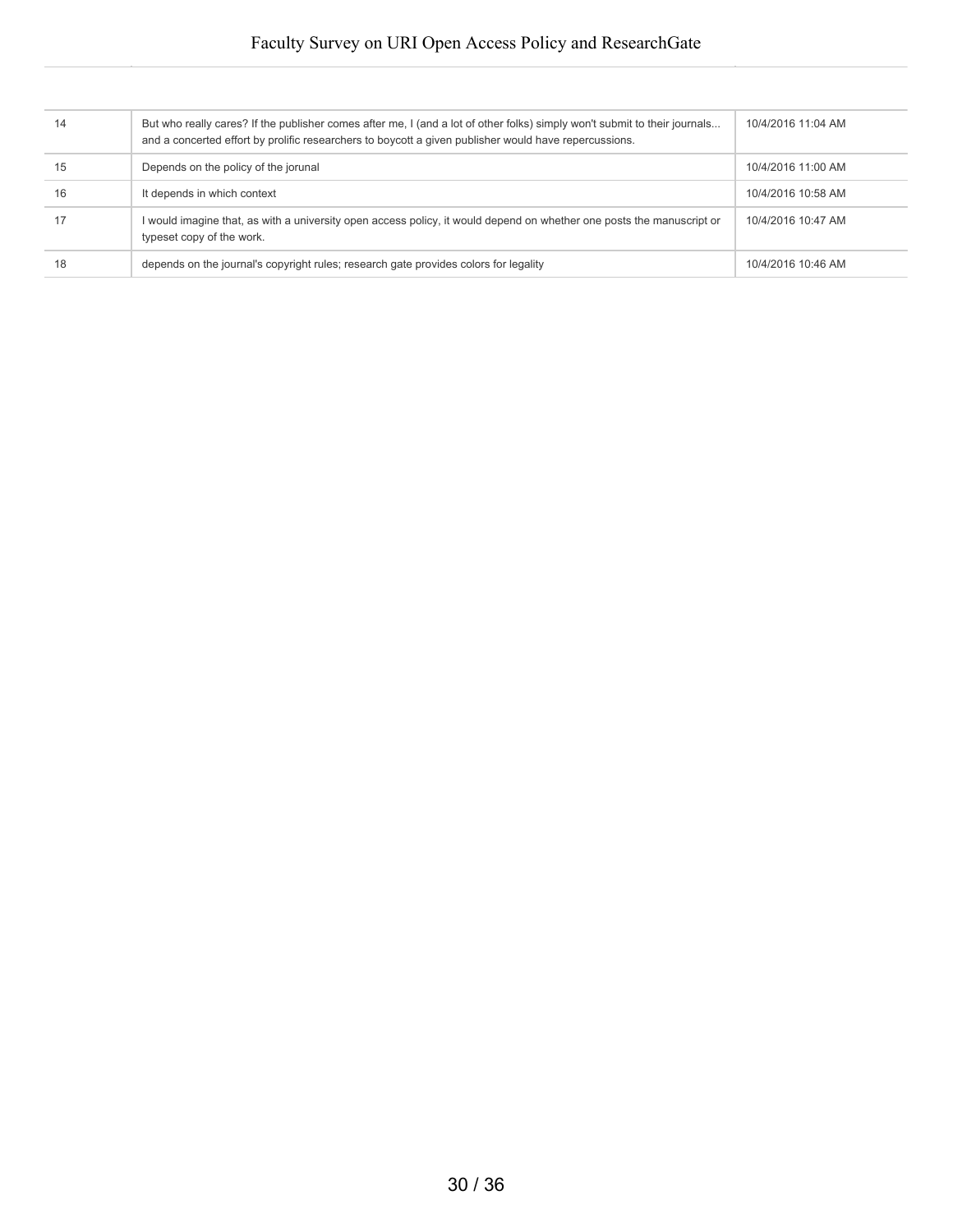## **Q20 If you have contributed to ResearchGate but have not participated in the URI Open Access Policy, why?**

**Answered: 43 Skipped: 92**

| #  | <b>Responses</b>                                                                                                                                                                                                                                                                                                                                                                                                                         | <b>Date</b>         |
|----|------------------------------------------------------------------------------------------------------------------------------------------------------------------------------------------------------------------------------------------------------------------------------------------------------------------------------------------------------------------------------------------------------------------------------------------|---------------------|
| 1  | No recent article--I will use URI repository for all future publications. My journal publishes all articles via URI"s<br>DigitalCommons already.                                                                                                                                                                                                                                                                                         | 11/2/2016 8:32 PM   |
| 2  | unsure                                                                                                                                                                                                                                                                                                                                                                                                                                   | 11/1/2016 9:03 AM   |
| 3  | I'm really not familiar enough with the URI Policy.                                                                                                                                                                                                                                                                                                                                                                                      | 10/31/2016 3:23 PM  |
| 4  | I don't like posting a manuscript that does not look finished. Oftentimes, electronic submission sites require individual<br>uploads of all figures/tables so the figures/tables are not integrated into the text; it takes time to integrate them for<br>Digital Commons.                                                                                                                                                               | 10/31/2016 1:35 PM  |
| 5  | 1) Had not taken the time to examine it until recently. 2) ResearchGate provides a MUCH wider audience.                                                                                                                                                                                                                                                                                                                                  | 10/31/2016 1:04 PM  |
| 6  | Not sure if any of the researchers in my community will use this.                                                                                                                                                                                                                                                                                                                                                                        | 10/31/2016 12:55 PM |
| 7  | Research gate makes it a bit easier to add articles                                                                                                                                                                                                                                                                                                                                                                                      | 10/31/2016 12:50 PM |
| 8  | Not sure I have contributed to Research Gate. I get their notifications.                                                                                                                                                                                                                                                                                                                                                                 | 10/31/2016 12:49 PM |
| 9  | Giving personal information to a third party                                                                                                                                                                                                                                                                                                                                                                                             | 10/31/2016 12:46 PM |
| 10 | I don't understand the process.                                                                                                                                                                                                                                                                                                                                                                                                          | 10/20/2016 3:51 PM  |
| 11 | It has been easier with ResearchGate.                                                                                                                                                                                                                                                                                                                                                                                                    | 10/18/2016 2:14 PM  |
| 12 | I don't know enough about the URI Open Access Policy, and haven't committed the time to learn more.                                                                                                                                                                                                                                                                                                                                      | 10/18/2016 1:05 PM  |
| 13 | Honestly, it's confusing to publish papers. You submit it to a conference or journals, and you eventually get a copyright<br>release form in email that you have to sign but don't usually understand.                                                                                                                                                                                                                                   | 10/18/2016 12:47 PM |
| 14 | This question is not clear. I have not contributed pdfs of published articles to ResearchGate, but I have contributed in<br>other ways. I do not participate in the URI Open Access Policy because the difference between a 'final ms submission'<br>and the published article can be quite large. I do not want my research misinterpreted, especially by graduate<br>students, because what they are reading is not the final product. | 10/18/2016 11:57 AM |
| 15 | Don't know enough about it.                                                                                                                                                                                                                                                                                                                                                                                                              | 10/18/2016 11:13 AM |
| 16 | ResearchGate is a broader community. URI Open Access Policy is almost archaic in theory                                                                                                                                                                                                                                                                                                                                                  | 10/11/2016 5:37 PM  |
| 17 | ResearchGate seems easier.                                                                                                                                                                                                                                                                                                                                                                                                               | 10/11/2016 3:56 PM  |
| 18 | Started ResearchGate early on and have stayed with it.                                                                                                                                                                                                                                                                                                                                                                                   | 10/11/2016 1:39 PM  |
| 19 | n/a                                                                                                                                                                                                                                                                                                                                                                                                                                      | 10/11/2016 12:20 PM |
| 20 | researchgate reaches out to people and the process is easy                                                                                                                                                                                                                                                                                                                                                                               | 10/11/2016 10:44 AM |
| 21 | ResearchGate has more reach                                                                                                                                                                                                                                                                                                                                                                                                              | 10/11/2016 10:25 AM |
| 22 | n/a                                                                                                                                                                                                                                                                                                                                                                                                                                      | 10/9/2016 5:30 PM   |
| 23 | N/A                                                                                                                                                                                                                                                                                                                                                                                                                                      | 10/5/2016 12:32 PM  |
| 24 | why duplicate efforts?                                                                                                                                                                                                                                                                                                                                                                                                                   | 10/5/2016 10:18 AM  |
| 25 | I don't understand the policy. Also, my sense is that it requires a copyedited version of a final manuscript, but not the<br>publisher's version. I often don't have that and don't want to do the work to re-create it.                                                                                                                                                                                                                 | 10/5/2016 8:58 AM   |
| 26 | URI source probably has only limited reach.                                                                                                                                                                                                                                                                                                                                                                                              | 10/4/2016 7:24 PM   |
| 27 | I explained earlier I only shared articles already published so they are fully citable. they are also subjected to copy-right<br>laws and are not recent.                                                                                                                                                                                                                                                                                | 10/4/2016 2:58 PM   |
| 28 | I heard about Research Gate before OAP.                                                                                                                                                                                                                                                                                                                                                                                                  | 10/4/2016 2:18 PM   |
|    |                                                                                                                                                                                                                                                                                                                                                                                                                                          |                     |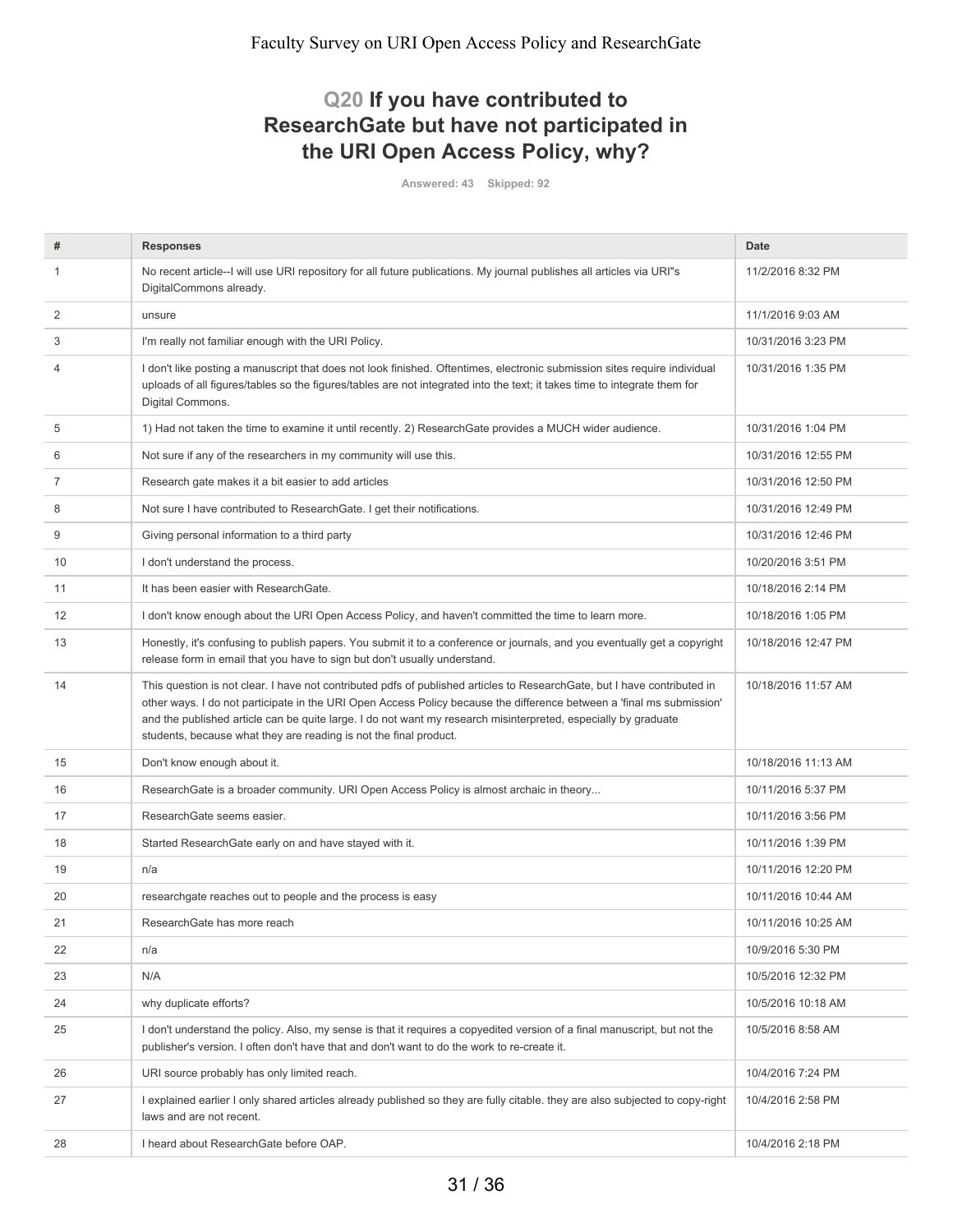| 29 | It is easier and national                                                                                                                                                                   | 10/4/2016 2:09 PM  |
|----|---------------------------------------------------------------------------------------------------------------------------------------------------------------------------------------------|--------------------|
| 30 | <b>NA</b>                                                                                                                                                                                   | 10/4/2016 12:51 PM |
| 31 | URI's Open Access Policy includes extra steps - updating my final version of the manuscript that has NOT been<br>through the final copyediting process. It's a pain and not worth the time. | 10/4/2016 12:41 PM |
| 32 | I don't like the pre-publication format                                                                                                                                                     | 10/4/2016 12:08 PM |
| 33 | Researchgate is easier to use & provides some information on publisher policies, also accepts final pdf versions                                                                            | 10/4/2016 11:48 AM |
| 34 | n/a                                                                                                                                                                                         | 10/4/2016 11:33 AM |
| 35 | na                                                                                                                                                                                          | 10/4/2016 11:16 AM |
| 36 | It's easier and my colleagues publish their materials on it.                                                                                                                                | 10/4/2016 11:04 AM |
| 37 | I'd be a lot happier to contribute to URI's depository if they'd let me give them the pdf of the finished article - but I know<br>that that's illegal.                                      | 10/4/2016 11:04 AM |
| 38 | URI participation requires more effort, and effort I would not otherwise be expending on publication.                                                                                       | 10/4/2016 10:59 AM |
| 39 | I disagree with both for different reasons. See before.                                                                                                                                     | 10/4/2016 10:58 AM |
| 40 | I don't know how to do.                                                                                                                                                                     | 10/4/2016 10:57 AM |
| 41 | much wider access with researchgate                                                                                                                                                         | 10/4/2016 10:56 AM |
| 42 | Unnecessary and less confident about it                                                                                                                                                     | 10/4/2016 10:49 AM |
| 43 | think that URI open access does not add to visibility that is provided by Pubmed central.                                                                                                   | 10/4/2016 10:47 AM |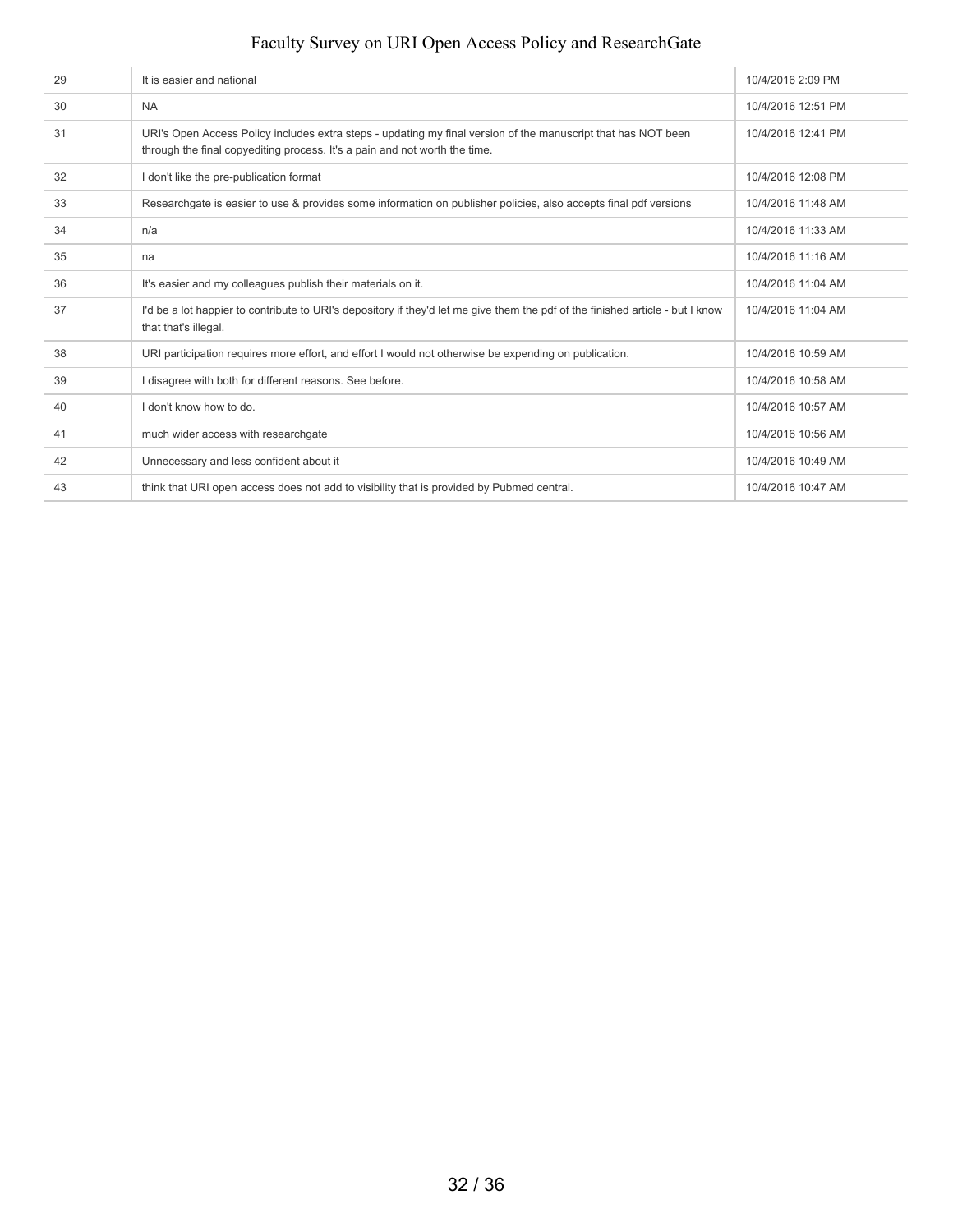## **Q21 Please include any additional comments or questions.**

**Answered: 10 Skipped: 125**

| #              | <b>Responses</b>                                                                                                                                                                                                                                                                                                                                                                                                                                                                                                                                                                             | <b>Date</b>         |
|----------------|----------------------------------------------------------------------------------------------------------------------------------------------------------------------------------------------------------------------------------------------------------------------------------------------------------------------------------------------------------------------------------------------------------------------------------------------------------------------------------------------------------------------------------------------------------------------------------------------|---------------------|
|                | My confusion about some of this is likely just b/c I haven't paid that much attention.                                                                                                                                                                                                                                                                                                                                                                                                                                                                                                       | 10/11/2016 12:20 PM |
| 2              | You need to be aware that there is a new college at URI and your college list below is wrong.                                                                                                                                                                                                                                                                                                                                                                                                                                                                                                | 10/11/2016 10:44 AM |
| 3              | n/a                                                                                                                                                                                                                                                                                                                                                                                                                                                                                                                                                                                          | 10/9/2016 5:30 PM   |
| 4              | In communications from the library, it seems clear that the library staff are concerned about ResearchGate. It might be<br>wise to spell out why concern is raised--faculty compliance with copyright law seems a fine motivation, though<br>competition over overlapping, legal functions is not. Personally, I don't use ResearchGate for posting manuscripts,<br>though by itself it finds my papers on the arXiv. However, I do find useful ResearchGate's functions of letting me follow<br>other researchers' updates and letting others follow mine, so I plan to continue to use it. | 10/6/2016 9:54 AM   |
| 5              | what is research gate?                                                                                                                                                                                                                                                                                                                                                                                                                                                                                                                                                                       | 10/6/2016 8:47 AM   |
| 6              | Would be interested in URI librarians' assessment of ResearchGate. I much prefer to have my output hosted by a<br>University site than even a non-profit (if that's what RG is).                                                                                                                                                                                                                                                                                                                                                                                                             | 10/5/2016 5:56 PM   |
| $\overline{7}$ | I do work with lots of visuals and other representation of data. Manuscripts are, in effects, drafts and I am not<br>comfortable posting them to be broadly accessible. In addition student theses and dissertations are not representative<br>of the final form of work that will be published; they are not ready for "prime time" and its not appropriate to make them<br>freely accessible, especially given that work can be "scooped", if made accessible too soon.                                                                                                                    | 10/4/2016 1:18 PM   |
| 8              | If I could upload the final PDF, that would be fine, but don't expect faculty to re-work yet another version of their<br>publications for in house sharing.                                                                                                                                                                                                                                                                                                                                                                                                                                  | 10/4/2016 12:41 PM  |
| 9              | One aspect: I have a long publishing record, and it would seem odd to have only 'new' stuff appear openly.                                                                                                                                                                                                                                                                                                                                                                                                                                                                                   | 10/4/2016 12:21 PM  |
| 10             | Your survey doesn't say to Mark All That Apply on each question - that would heave helped in its accurate completion.                                                                                                                                                                                                                                                                                                                                                                                                                                                                        | 10/4/2016 11:24 AM  |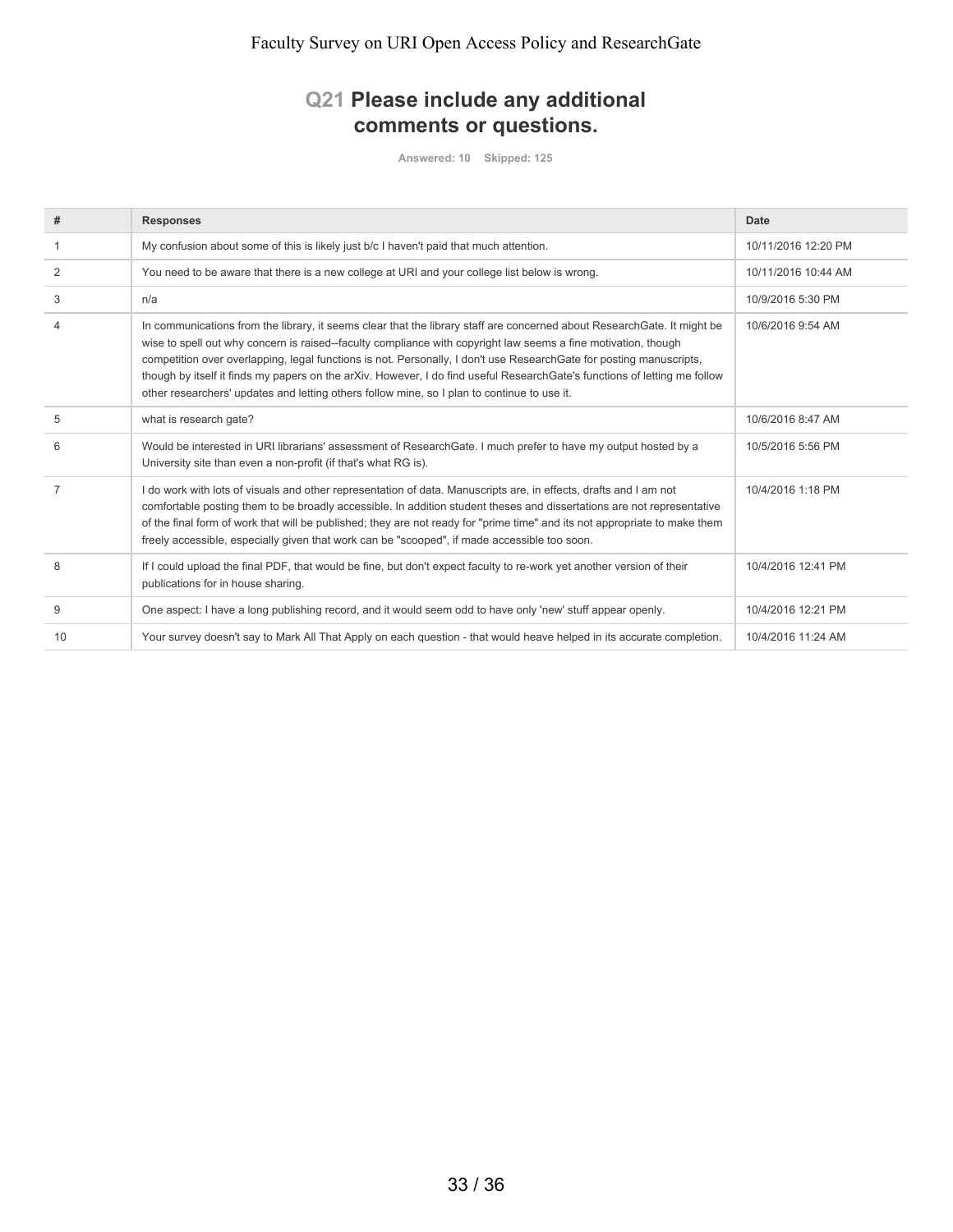

|  |  | <b>Q22 College</b> |
|--|--|--------------------|
|--|--|--------------------|

| <b>Answer Choices</b>                     | <b>Responses</b>        |
|-------------------------------------------|-------------------------|
| Arts & Sciences                           | 38<br>30.16%            |
| <b>Business Administration</b>            | $\overline{7}$<br>5.56% |
| <b>Education and Professional Studies</b> | $\overline{2}$<br>1.59% |
| Engineering                               | 11<br>8.73%             |
| <b>Environmental and Life Sciences</b>    | 29<br>23.02%            |
| Graduate School of Oceanography           | $\overline{7}$<br>5.56% |
| <b>Health Sciences</b>                    | 18<br>14.29%            |
| Nursing                                   | 3<br>2.38%              |
| Pharmacy                                  | 8<br>6.35%              |
| <b>University Libraries</b>               | 5<br>3.97%              |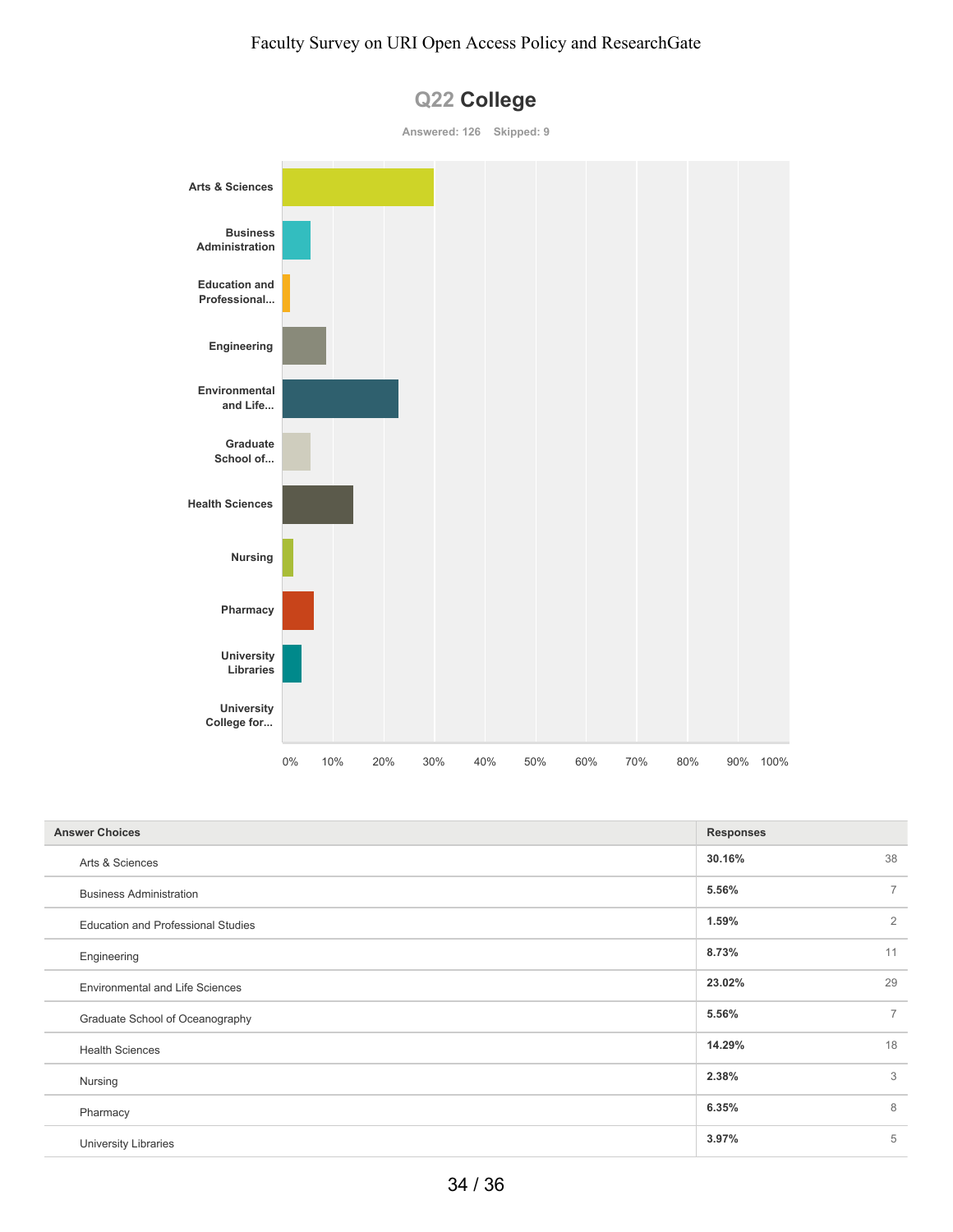| University College for Academic Success | $0.00\%$ |  |
|-----------------------------------------|----------|--|
| Total Respondents: 126                  |          |  |